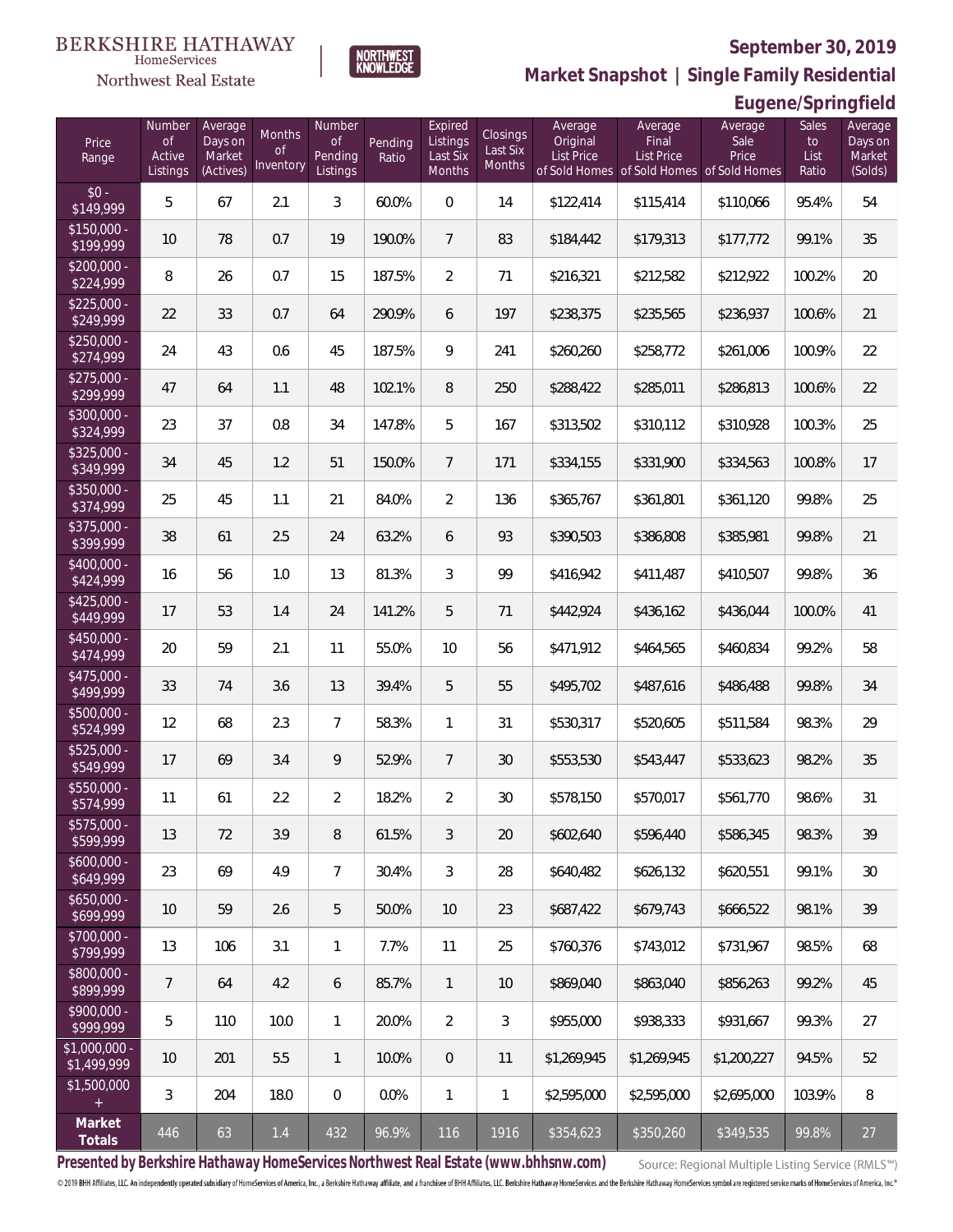

**NORTHWEST**<br>KNOWLEDGE

Northwest Real Estate

**Market Snapshot | Single Family Residential**

**Hayden Bridge**

| Price<br>Range               | Number<br>of<br>Active<br>Listings | Average<br>Days on<br>Market<br>(Actives) | <b>Months</b><br>0f<br>Inventory | Number<br><b>of</b><br>Pending<br>Listings | Pending<br>Ratio | Expired<br>Listings<br>Last Six<br>Months | Closings<br>Last Six<br><b>Months</b> | Average<br>Original<br>List Price | Average<br>Final<br><b>List Price</b><br>of Sold Homes of Sold Homes of Sold Homes | Average<br>Sale<br>Price | Sales<br>to<br>List<br>Ratio | Average<br>Days on<br>Market<br>(Solds) |
|------------------------------|------------------------------------|-------------------------------------------|----------------------------------|--------------------------------------------|------------------|-------------------------------------------|---------------------------------------|-----------------------------------|------------------------------------------------------------------------------------|--------------------------|------------------------------|-----------------------------------------|
| $$0 -$<br>\$149,999          | $\overline{0}$                     | N/A                                       | N/A                              | $\overline{0}$                             | N/A              | $\overline{0}$                            | $\overline{0}$                        | N/A                               | N/A                                                                                | N/A                      | N/A                          | N/A                                     |
| $$150,000 -$<br>\$199,999    | 0                                  | N/A                                       | N/A                              | $\overline{0}$                             | N/A              | $\mathbf{1}$                              | $\overline{0}$                        | N/A                               | N/A                                                                                | N/A                      | N/A                          | N/A                                     |
| $$200,000 -$<br>\$224,999    | $\overline{0}$                     | N/A                                       | 0.0                              | $\overline{0}$                             | N/A              | $\overline{0}$                            | $\overline{2}$                        | \$211,950                         | \$211,950                                                                          | \$218,450                | 103.1%                       | 6                                       |
| $$225,000 -$<br>\$249,999    | 3                                  | 5                                         | 1.8                              | $\mathbf{1}$                               | 33.3%            | $\overline{0}$                            | 10                                    | \$238,980                         | \$236,890                                                                          | \$238,890                | 100.8%                       | 37                                      |
| $$250,000 -$<br>\$274,999    | 1                                  | 33                                        | 0.4                              | $\mathbf{1}$                               | 100.0%           | $\overline{0}$                            | 14                                    | \$263,921                         | \$261,957                                                                          | \$261,214                | 99.7%                        | 29                                      |
| $$275,000 -$<br>\$299,999    | 0                                  | N/A                                       | 0.0                              | 4                                          | N/A              | $\overline{0}$                            | 15                                    | \$289,833                         | \$287,567                                                                          | \$285,990                | 99.5%                        | 20                                      |
| $$300,000 -$<br>\$324,999    | $\overline{0}$                     | N/A                                       | 0.0                              | $\overline{2}$                             | N/A              | $\overline{0}$                            | 10 <sup>°</sup>                       | \$312,350                         | \$308,250                                                                          | \$309,175                | 100.3%                       | 35                                      |
| $$325,000 -$<br>\$349,999    | $\mathbf{1}$                       | 137                                       | 0.6                              | $\overline{2}$                             | 200.0%           | $\mathbf{1}$                              | 10                                    | \$333,800                         | \$332,600                                                                          | \$334,501                | 100.6%                       | 13                                      |
| $$350,000 -$<br>\$374,999    | $\overline{2}$                     | 15                                        | 2.0                              | $\mathbf{1}$                               | 50.0%            | $\overline{0}$                            | 6                                     | \$366,983                         | \$353,649                                                                          | \$365,983                | 103.5%                       | 72                                      |
| $$375,000 -$<br>\$399,999    | 0                                  | N/A                                       | 0.0                              | $\mathbf{1}$                               | N/A              | $\overline{0}$                            | $\overline{4}$                        | \$394,925                         | \$394,925                                                                          | \$386,897                | 98.0%                        | 39                                      |
| $$400,000 -$<br>\$424,999    | 1                                  | 49                                        | 1.5                              | $\overline{0}$                             | 0.0%             | $\overline{0}$                            | $\overline{4}$                        | \$424,475                         | \$416,175                                                                          | \$413,225                | 99.3%                        | 39                                      |
| $$425,000 -$<br>\$449,999    | 0                                  | N/A                                       | 0.0                              | $\mathbf{1}$                               | N/A              | $\overline{0}$                            | 3                                     | \$454,075                         | \$442,408                                                                          | \$440,608                | 99.6%                        | 53                                      |
| $$450,000 -$<br>\$474,999    | $\overline{0}$                     | N/A                                       | 0.0                              | $\mathbf{1}$                               | N/A              | $\overline{0}$                            | $\mathbf{1}$                          | \$479,000                         | \$479,000                                                                          | \$469,000                | 97.9%                        | $\overline{7}$                          |
| $$475,000 -$<br>\$499,999    | $\overline{0}$                     | N/A                                       | 0.0                              | $\overline{0}$                             | N/A              | $\overline{0}$                            | 3                                     | \$483,882                         | \$485,549                                                                          | \$485,549                | 100.0%                       | 32                                      |
| $$500,000 -$<br>\$524,999    | $\overline{0}$                     | N/A                                       | 0.0                              | $\overline{0}$                             | N/A              | $\overline{0}$                            | $\mathbf{1}$                          | \$525,000                         | \$525,000                                                                          | \$517,000                | 98.5%                        | 27                                      |
| $$525,000 -$<br>\$549,999    | 0                                  | N/A                                       | N/A                              | $\overline{0}$                             | N/A              | $\overline{0}$                            | $\mathbf 0$                           | N/A                               | N/A                                                                                | N/A                      | N/A                          | N/A                                     |
| $$550,000 -$<br>\$574,999    | 1                                  | 78                                        | 3.0                              | $\overline{0}$                             | 0.0%             | $\overline{0}$                            | $\overline{2}$                        | \$574,450                         | \$574,450                                                                          | \$562,500                | 97.9%                        | 38                                      |
| $$575,000 -$<br>\$599,999    | 0                                  | N/A                                       | N/A                              | $\mathbf{1}$                               | N/A              | $\overline{0}$                            | 0                                     | N/A                               | N/A                                                                                | N/A                      | N/A                          | N/A                                     |
| $$600,000 -$<br>\$649,999    | $\mathbf 0$                        | N/A                                       | 0.0                              | $\mathbf 0$                                | N/A              | $\mathbf 0$                               | 1                                     | \$629,900                         | \$619,000                                                                          | \$605,000                | 97.7%                        | 20                                      |
| $$650,000 -$<br>\$699,999    | $\mathsf{O}\xspace$                | N/A                                       | 0.0                              | $\overline{0}$                             | N/A              | $\overline{0}$                            | $\mathbf{1}$                          | \$675,000                         | \$675,000                                                                          | \$670,000                | 99.3%                        | 8                                       |
| $$700,000 -$<br>\$799,999    | 0                                  | N/A                                       | N/A                              | $\overline{0}$                             | N/A              | $\mathbf 0$                               | 0                                     | N/A                               | N/A                                                                                | N/A                      | N/A                          | N/A                                     |
| $$800,000 -$<br>\$899,999    | $\theta$                           | N/A                                       | N/A                              | $\overline{0}$                             | N/A              | $\overline{0}$                            | 0                                     | N/A                               | N/A                                                                                | N/A                      | N/A                          | N/A                                     |
| \$900,000 -<br>\$999,999     | $\mathbb O$                        | N/A                                       | N/A                              | $\overline{0}$                             | N/A              | $\mathbf 0$                               | 0                                     | N/A                               | N/A                                                                                | N/A                      | N/A                          | N/A                                     |
| \$1,000,000 -<br>\$1,499,999 | $\mathbf 0$                        | N/A                                       | N/A                              | $\overline{0}$                             | N/A              | $\overline{0}$                            | 0                                     | N/A                               | N/A                                                                                | N/A                      | N/A                          | N/A                                     |
| \$1,500,000<br>$\pm$         | 1                                  | 241                                       | N/A                              | $\mathbf 0$                                | 0.0%             | $\mathbf 0$                               | $\mathbf 0$                           | N/A                               | N/A                                                                                | N/A                      | N/A                          | N/A                                     |
| Market<br>Totals             | 10                                 | 58                                        | 0.7                              | 15                                         | 150.0%           | $\overline{2}$                            | 87                                    | \$334,124                         | \$330,796                                                                          | \$330,693                | 100.0%                       | 31                                      |

**Presented by Berkshire Hathaway HomeServices Northwest Real Estate (www.bhhsnw.com)**

Source: Regional Multiple Listing Service (RMLS™)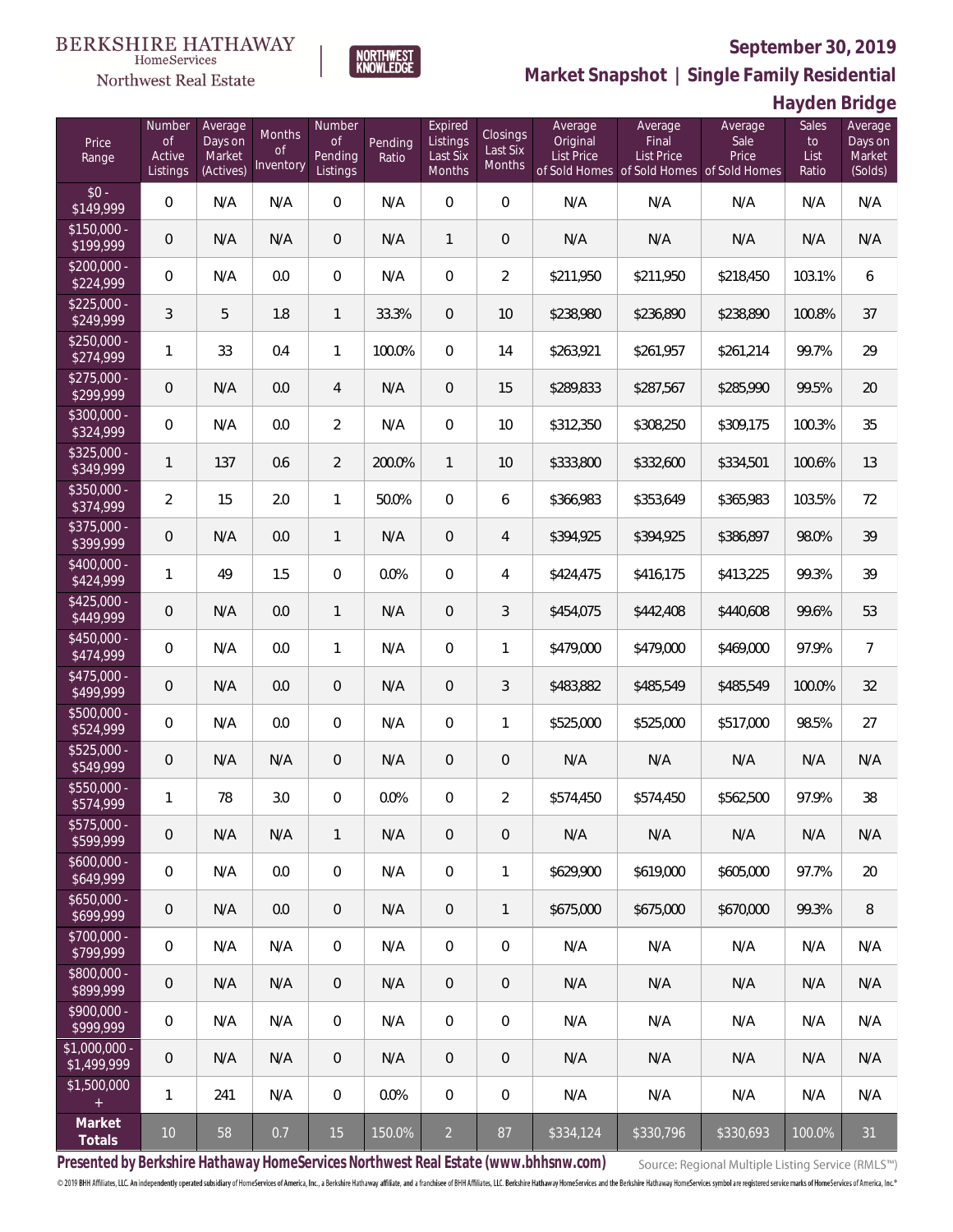

**NORTHWEST**<br>KNOWLEDGE

#### Northwest Real Estate

**Market Snapshot | Single Family Residential**

**Thurston**

| Price<br>Range                   | Number<br>of<br>Active<br>Listings | Average<br>Days on<br>Market<br>(Actives) | Months<br>0f<br>Inventory | Number<br>Οf<br>Pending<br>Listings | Pending<br>Ratio | Expired<br>Listings<br>Last Six<br><b>Months</b> | Closings<br>Last Six<br>Months | Average<br>Original<br><b>List Price</b> | Average<br>Final<br>List Price<br>of Sold Homes of Sold Homes of Sold Homes | Average<br>Sale<br>Price | Sales<br>to<br>List<br>Ratio | Average<br>Days on<br>Market<br>(Solds) |
|----------------------------------|------------------------------------|-------------------------------------------|---------------------------|-------------------------------------|------------------|--------------------------------------------------|--------------------------------|------------------------------------------|-----------------------------------------------------------------------------|--------------------------|------------------------------|-----------------------------------------|
| $$0 -$<br>\$149,999              | 0                                  | N/A                                       | 0.0                       | $\overline{0}$                      | N/A              | $\mathbf{0}$                                     | 1                              | \$162,900                                | \$99,900                                                                    | \$95,000                 | 95.1%                        | 210                                     |
| $\sqrt{$150,000}$ -<br>\$199,999 | $\mathbf{1}$                       | 378                                       | 0.5                       | $\overline{4}$                      | 400.0%           | $\overline{2}$                                   | 11                             | \$188,591                                | \$178,055                                                                   | \$177,359                | 99.6%                        | 31                                      |
| $\sqrt{$200,000}$ -<br>\$224,999 | 1                                  | 11                                        | 0.9                       | 3                                   | 300.0%           | $\mathbf{0}$                                     | $\overline{7}$                 | \$207,129                                | \$205,700                                                                   | \$212,286                | 103.2%                       | $\overline{9}$                          |
| $$225.000 -$<br>\$249,999        | 4                                  | 19                                        | 0.9                       | 12                                  | 300.0%           | $\mathbf{1}$                                     | 26                             | \$240,108                                | \$236,727                                                                   | \$236,709                | 100.0%                       | 14                                      |
| $$250,000 -$<br>\$274,999        | 4                                  | 74                                        | 0.6                       | 9                                   | 225.0%           | $\mathbf{0}$                                     | 43                             | \$257,335                                | \$256,802                                                                   | \$260,001                | 101.2%                       | 16                                      |
| $$275,000 -$<br>\$299,999        | $\overline{7}$                     | 41                                        | 1.1                       | $\overline{4}$                      | 57.1%            | $\mathbf{1}$                                     | 39                             | \$287,603                                | \$285,041                                                                   | \$287,069                | 100.7%                       | 16                                      |
| \$300,000 -<br>\$324,999         | 4                                  | 47                                        | 2.4                       | $\overline{7}$                      | 175.0%           | $\mathbf{0}$                                     | 10                             | \$325,470                                | \$315,960                                                                   | \$312,450                | 98.9%                        | 30                                      |
| $$325,000 -$<br>\$349,999        | 3                                  | 43                                        | 1.2                       | 8                                   | 266.7%           | $\mathbf{1}$                                     | 15                             | \$342,693                                | \$339,380                                                                   | \$338,351                | 99.7%                        | 19                                      |
| \$350,000 -<br>\$374,999         | 3                                  | 74                                        | 1.2                       | $\overline{0}$                      | 0.0%             | $\mathbf{0}$                                     | 15                             | \$365,673                                | \$364,673                                                                   | \$362,854                | 99.5%                        | 13                                      |
| $$375,000 -$<br>\$399,999        | 0                                  | N/A                                       | 0.0                       | $\mathbf{1}$                        | N/A              | $\overline{0}$                                   | 4                              | \$396,725                                | \$396,725                                                                   | \$385,225                | 97.1%                        | 6                                       |
| \$400,000 -<br>\$424,999         | $\overline{2}$                     | 82                                        | 2.4                       | $\overline{0}$                      | 0.0%             | $\overline{0}$                                   | 5                              | \$405,380                                | \$403,080                                                                   | \$405,500                | 100.6%                       | 24                                      |
| $$425,000 -$<br>\$449,999        | 1                                  | 31                                        | 2.0                       | $\overline{4}$                      | 400.0%           | $\overline{0}$                                   | 3                              | \$453,300                                | \$439,800                                                                   | \$431,167                | 98.0%                        | 26                                      |
| \$450,000 -<br>\$474,999         | $\overline{2}$                     | 37                                        | 3.0                       | $\overline{0}$                      | 0.0%             | $\overline{2}$                                   | 4                              | \$490,000                                | \$474,475                                                                   | \$461,625                | 97.3%                        | 58                                      |
| $$475,000 -$<br>\$499,999        | 0                                  | N/A                                       | 0.0                       | $\mathbf{1}$                        | N/A              | $\overline{0}$                                   | 4                              | \$496,225                                | \$484,000                                                                   | \$484,600                | 100.1%                       | 76                                      |
| \$500,000 -<br>\$524,999         | 0                                  | N/A                                       | N/A                       | $\overline{0}$                      | N/A              | $\overline{0}$                                   | 0                              | N/A                                      | N/A                                                                         | N/A                      | N/A                          | N/A                                     |
| $$525,000 -$<br>\$549,999        | $\overline{2}$                     | 68                                        | 4.0                       | $\mathbf{1}$                        | 50.0%            | $\overline{0}$                                   | 3                              | \$538,300                                | \$538,300                                                                   | \$537,667                | 99.9%                        | 12                                      |
| \$550,000 -<br>\$574,999         | 1                                  | 61                                        | 2.0                       | $\overline{0}$                      | 0.0%             | 0                                                | 3                              | \$576,300                                | \$569,633                                                                   | \$564,967                | 99.2%                        | 25                                      |
| $$575,000 -$<br>\$599,999        | 1                                  | 143                                       | 6.0                       | $\theta$                            | 0.0%             | $\overline{0}$                                   | $\mathbf{1}$                   | \$575,000                                | \$575,000                                                                   | \$575,000                | 100.0%                       | $\overline{2}$                          |
| $$600,000 -$<br>\$649,999        | 1                                  | 217                                       | 6.0                       | $\mathbf{1}$                        | 100.0%           | $\overline{0}$                                   | 1                              | \$589,000                                | \$589,000                                                                   | \$600,000                | 101.9%                       | $\boldsymbol{6}$                        |
| $$650,000 -$<br>\$699,999        | $\overline{2}$                     | 87                                        | 12.0                      | $\theta$                            | 0.0%             | $\mathbf{1}$                                     | $\mathbf{1}$                   | \$699,000                                | \$699,000                                                                   | \$675,000                | 96.6%                        | 44                                      |
| $$700,000 -$<br>\$799,999        | $\boldsymbol{0}$                   | N/A                                       | 0.0                       | $\mathbf{1}$                        | N/A              | $\overline{0}$                                   | 1                              | \$739,900                                | \$739,900                                                                   | \$739,000                | 99.9%                        | $\mathbf 0$                             |
| \$800,000 -<br>\$899,999         | 1                                  | 17                                        | N/A                       | $\theta$                            | 0.0%             | $\overline{0}$                                   | 0                              | N/A                                      | N/A                                                                         | N/A                      | N/A                          | N/A                                     |
| $$900,000 -$<br>\$999,999        | 0                                  | N/A                                       | N/A                       | $\boldsymbol{0}$                    | N/A              | $\mathbf{1}$                                     | 0                              | N/A                                      | N/A                                                                         | N/A                      | N/A                          | N/A                                     |
| $$1,000,000$ -<br>\$1,499,999    | $\overline{2}$                     | 284                                       | N/A                       | $\overline{0}$                      | 0.0%             | $\overline{0}$                                   | 0                              | N/A                                      | N/A                                                                         | N/A                      | N/A                          | N/A                                     |
| \$1,500,000<br>$+$               | 0                                  | N/A                                       | N/A                       | 0                                   | N/A              | $\mathbf{0}$                                     | 0                              | N/A                                      | N/A                                                                         | N/A                      | N/A                          | N/A                                     |
| Market<br>Totals                 | 42                                 | 75                                        | 1.3                       | 56                                  | 133.3%           | 9                                                | 197                            | \$309,429                                | \$305,660                                                                   | \$305,829                | 100.1%                       | 20                                      |

**Presented by Berkshire Hathaway HomeServices Northwest Real Estate (www.bhhsnw.com)**

Source: Regional Multiple Listing Service (RMLS™)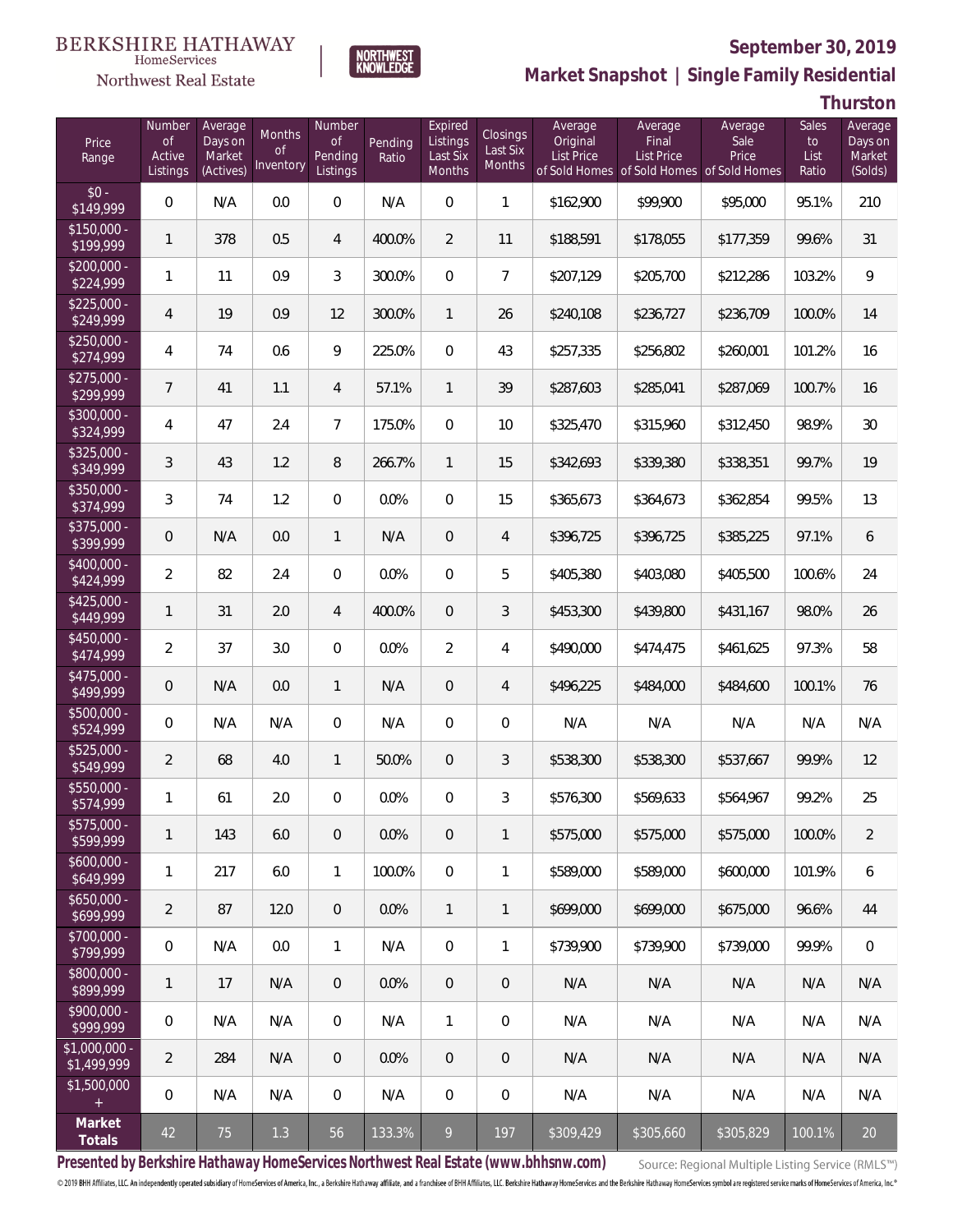

**NORTHWEST**<br>KNOWLEDGE

Northwest Real Estate

**Market Snapshot | Single Family Residential**

**North Gilham**

| Price<br>Range                | Number<br>of<br>Active<br>Listings | Average<br>Days on<br>Market<br>(Actives) | <b>Months</b><br>0f<br>Inventory | Number<br><b>of</b><br>Pending<br>Listings | Pending<br>Ratio | Expired<br>Listings<br>Last Six<br>Months | Closings<br>Last Six<br>Months | Average<br>Original<br><b>List Price</b> | Average<br>Final<br>List Price<br>of Sold Homes of Sold Homes of Sold Homes | Average<br>Sale<br>Price | Sales<br>to<br>List<br>Ratio | Average<br>Days on<br>Market<br>(Solds) |
|-------------------------------|------------------------------------|-------------------------------------------|----------------------------------|--------------------------------------------|------------------|-------------------------------------------|--------------------------------|------------------------------------------|-----------------------------------------------------------------------------|--------------------------|------------------------------|-----------------------------------------|
| $$0 -$<br>\$149,999           | $\overline{0}$                     | N/A                                       | N/A                              | $\overline{0}$                             | N/A              | $\Omega$                                  | $\overline{0}$                 | N/A                                      | N/A                                                                         | N/A                      | N/A                          | N/A                                     |
| $$150,000 -$<br>\$199,999     | $\overline{0}$                     | N/A                                       | 0.0                              | $\overline{0}$                             | N/A              | $\overline{0}$                            | 1                              | \$199,900                                | \$194,900                                                                   | \$180,000                | 92.4%                        | 29                                      |
| $$200,000 -$<br>\$224,999     | 0                                  | N/A                                       | N/A                              | $\overline{0}$                             | N/A              | $\overline{0}$                            | $\overline{0}$                 | N/A                                      | N/A                                                                         | N/A                      | N/A                          | N/A                                     |
| $$225,000 -$<br>\$249,999     | 0                                  | N/A                                       | 0.0                              | $\mathbf{1}$                               | N/A              | $\overline{0}$                            | 1                              | \$237,000                                | \$237,000                                                                   | \$235,000                | 99.2%                        | 15                                      |
| $$250,000 -$<br>\$274,999     | $\overline{0}$                     | N/A                                       | 0.0                              | $\overline{0}$                             | N/A              | $\overline{0}$                            | $\overline{4}$                 | \$256,200                                | \$253,975                                                                   | \$261,500                | 103.0%                       | 64                                      |
| $$275,000 -$<br>\$299,999     | 1                                  | $\overline{2}$                            | 0.6                              | $\overline{0}$                             | 0.0%             | $\overline{0}$                            | 10                             | \$284,410                                | \$279,820                                                                   | \$286,335                | 102.3%                       | 50                                      |
| \$300,000 -<br>\$324,999      | $\overline{2}$                     | 71                                        | 2.0                              | $\mathbf{1}$                               | 50.0%            | $\overline{0}$                            | 6                              | \$324,483                                | \$319,817                                                                   | \$307,300                | 96.1%                        | 65                                      |
| $$325,000 -$<br>\$349,999     | $\overline{2}$                     | 18                                        | 2.0                              | 3                                          | 150.0%           | $\overline{0}$                            | 6                              | \$330,767                                | \$330,767                                                                   | \$332,017                | 100.4%                       | 9                                       |
| \$350,000 -<br>\$374,999      | $\overline{0}$                     | N/A                                       | 0.0                              | $\mathbf{1}$                               | N/A              | $\overline{0}$                            | 6                              | \$365,467                                | \$363,800                                                                   | \$364,167                | 100.1%                       | 9                                       |
| \$375,000 -<br>\$399,999      | $\overline{2}$                     | 251                                       | 2.0                              | $\overline{0}$                             | 0.0%             | $\overline{0}$                            | 6                              | \$387,150                                | \$383,133                                                                   | \$383,333                | 100.1%                       | 63                                      |
| \$400,000 -<br>\$424,999      | $\overline{0}$                     | N/A                                       | 0.0                              | $\overline{0}$                             | N/A              | $\overline{0}$                            | 6                              | \$428,400                                | \$414,550                                                                   | \$411,250                | 99.2%                        | 50                                      |
| $$425,000 -$<br>\$449,999     | 0                                  | N/A                                       | 0.0                              | $\mathbf{1}$                               | N/A              | $\mathbf{1}$                              | 3                              | \$462,633                                | \$434,967                                                                   | \$436,667                | 100.4%                       | 131                                     |
| \$450,000 -<br>\$474,999      | $\overline{2}$                     | 126                                       | 2.0                              | $\overline{2}$                             | 100.0%           | $\overline{0}$                            | 6                              | \$462,000                                | \$456,333                                                                   | \$453,167                | 99.3%                        | 68                                      |
| $$475,000 -$<br>\$499,999     | 6                                  | 135                                       | 6.0                              | $\overline{4}$                             | 66.7%            | $\overline{1}$                            | 6                              | \$489,133                                | \$479,983                                                                   | \$480,150                | 100.0%                       | 61                                      |
| $$500,000 -$<br>\$524,999     | $\boldsymbol{0}$                   | N/A                                       | 0.0                              | $\overline{2}$                             | N/A              | $\overline{0}$                            | $\overline{7}$                 | \$519,271                                | \$516,386                                                                   | \$512,343                | 99.2%                        | 15                                      |
| $$525,000 -$<br>\$549,999     | $\overline{2}$                     | 67                                        | 1.5                              | $\overline{4}$                             | 200.0%           | $\overline{0}$                            | 8                              | \$543,488                                | \$540,238                                                                   | \$534,256                | 98.9%                        | 20                                      |
| \$550,000 -<br>\$574,999      | 1                                  | 74                                        | 1.2                              | $\overline{0}$                             | 0.0%             | 0                                         | 5                              | \$564,920                                | \$569,920                                                                   | \$566,960                | 99.5%                        | 20                                      |
| $$575,000 -$<br>\$599,999     | 1                                  | 95                                        | 2.0                              | $\theta$                                   | 0.0%             | $\overline{2}$                            | 3                              | \$586,633                                | \$586,633                                                                   | \$583,967                | 99.5%                        | 16                                      |
| $$600,000 -$<br>\$649,999     | $\overline{a}$                     | 35                                        | 4.0                              | $\overline{2}$                             | 100.0%           | $\mathbf{1}$                              | 3                              | \$621,667                                | \$613,000                                                                   | \$610.333                | 99.6%                        | 15                                      |
| $$650,000 -$<br>\$699,999     | 1                                  | 13                                        | 1.5                              | $\overline{0}$                             | 0.0%             | $\overline{0}$                            | $\overline{4}$                 | \$692,225                                | \$682,475                                                                   | \$670,125                | 98.2%                        | 42                                      |
| $$700,000 -$<br>\$799,999     | $\overline{2}$                     | 123                                       | 3.0                              | 0                                          | 0.0%             | $\overline{0}$                            | 4                              | \$745,750                                | \$745,750                                                                   | \$727,500                | 97.6%                        | 34                                      |
| $$800,000 -$<br>\$899,999     | $\overline{2}$                     | 132                                       | N/A                              | $\overline{2}$                             | 100.0%           | $\overline{0}$                            | $\theta$                       | N/A                                      | N/A                                                                         | N/A                      | N/A                          | N/A                                     |
| $$900,000 -$<br>\$999,999     | 0                                  | N/A                                       | 0.0                              | $\boldsymbol{0}$                           | N/A              | $\boldsymbol{0}$                          | $\mathbf{1}$                   | \$1,045,000                              | \$995,000                                                                   | \$950,000                | 95.5%                        | 79                                      |
| $$1,000,000 -$<br>\$1,499,999 | $\mathbf 0$                        | N/A                                       | N/A                              | $\overline{0}$                             | N/A              | $\overline{0}$                            | $\theta$                       | N/A                                      | N/A                                                                         | N/A                      | N/A                          | N/A                                     |
| \$1,500,000<br>$+$            | 0                                  | N/A                                       | N/A                              | $\boldsymbol{0}$                           | N/A              | 0                                         | $\mathbf 0$                    | N/A                                      | N/A                                                                         | N/A                      | N/A                          | N/A                                     |
| Market<br>Totals              | $26\,$                             | 101                                       | 1.6                              | 23                                         | 88.5%            | 5 <sub>o</sub>                            | 96                             | \$454,659                                | \$449,315                                                                   | \$446,264                | 99.3%                        | 41                                      |

**Presented by Berkshire Hathaway HomeServices Northwest Real Estate (www.bhhsnw.com)**

Source: Regional Multiple Listing Service (RMLS™)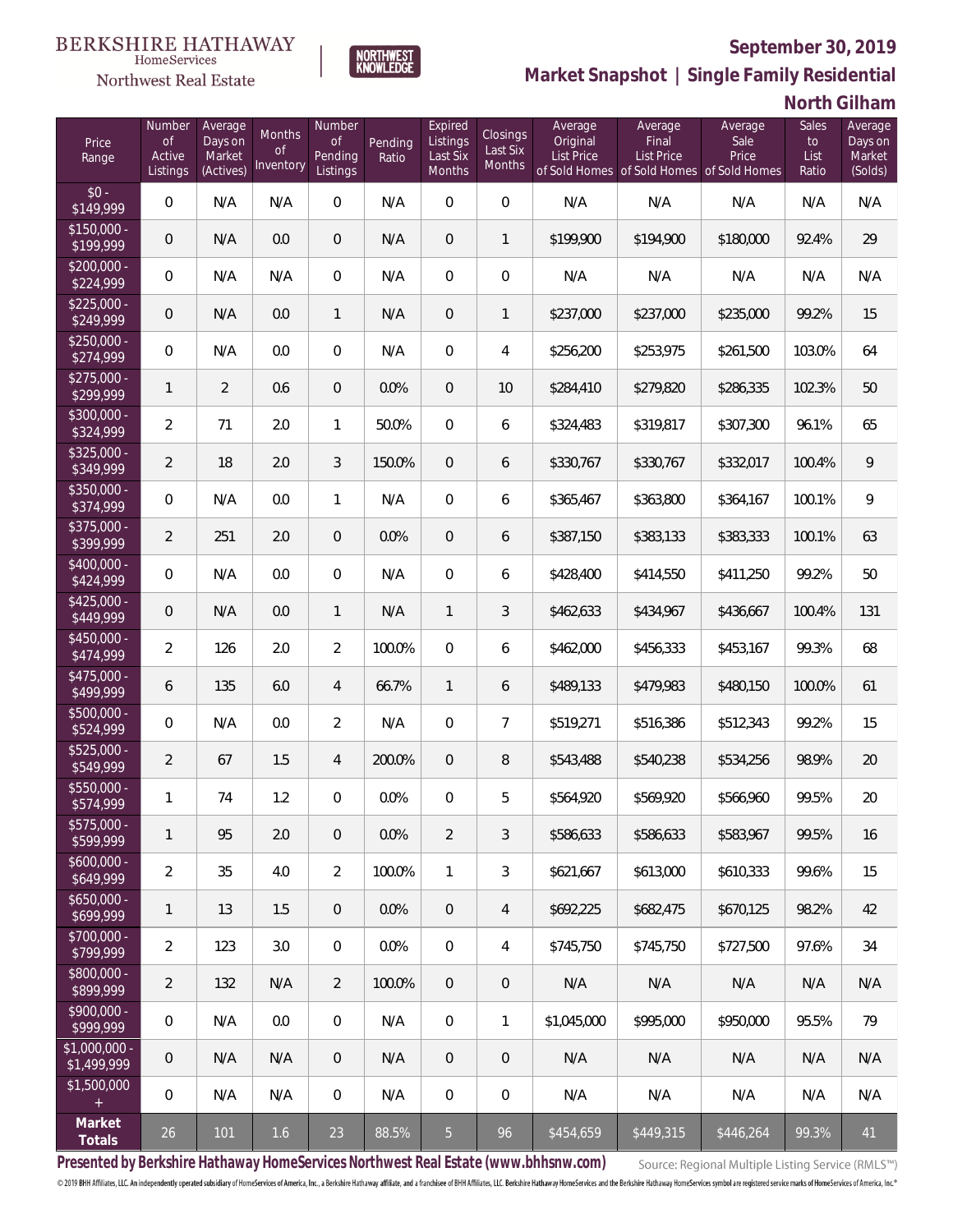

**NORTHWEST**<br>KNOWLEDGE

Northwest Real Estate

**Market Snapshot | Single Family Residential**

# **Ferry Street Bridge**

| Price<br>Range               | Number<br><b>of</b><br>Active<br>Listings | Average<br>Days on<br>Market<br>(Actives) | Months<br><sub>Of</sub><br>Inventory | Number<br>of<br>Pending<br>Listings | Pending<br>Ratio | Expired<br>Listings<br>Last Six<br>Months | Closings<br>Last Six<br>Months | Average<br>Original<br>List Price | Average<br>Final<br>List Price | Average<br>Sale<br>Price<br>of Sold Homes of Sold Homes of Sold Homes | Sales<br>to<br>List<br>Ratio | Average<br>Days on<br>Market<br>(Solds) |
|------------------------------|-------------------------------------------|-------------------------------------------|--------------------------------------|-------------------------------------|------------------|-------------------------------------------|--------------------------------|-----------------------------------|--------------------------------|-----------------------------------------------------------------------|------------------------------|-----------------------------------------|
| $$0 -$<br>\$149,999          | $\mathbf{0}$                              | N/A                                       | N/A                                  | $\overline{0}$                      | N/A              | $\Omega$                                  | $\overline{0}$                 | N/A                               | N/A                            | N/A                                                                   | N/A                          | N/A                                     |
| $$150,000 -$<br>\$199,999    | $\overline{0}$                            | N/A                                       | 0.0                                  | $\overline{0}$                      | N/A              | $\overline{0}$                            | 1                              | \$149,900                         | \$149,900                      | \$161,100                                                             | 107.5%                       | 14                                      |
| $$200,000 -$<br>\$224,999    | $\overline{0}$                            | N/A                                       | 0.0                                  | $\overline{0}$                      | N/A              | $\overline{0}$                            | 1                              | \$261,000                         | \$261,000                      | \$200,000                                                             | 76.6%                        | $\overline{2}$                          |
| $$225,000 -$<br>\$249,999    | $\overline{0}$                            | N/A                                       | 0.0                                  | $\overline{0}$                      | N/A              | $\overline{0}$                            | 6                              | \$254,567                         | \$248,733                      | \$238,150                                                             | 95.7%                        | 39                                      |
| $$250,000 -$<br>\$274,999    | $\mathbf{1}$                              | 52                                        | 0.7                                  | 3                                   | 300.0%           | 3                                         | 9                              | \$264,878                         | \$264,322                      | \$264,711                                                             | 100.1%                       | 10                                      |
| $$275,000 -$<br>\$299,999    | $7\overline{ }$                           | 100                                       | 1.9                                  | $\overline{2}$                      | 28.6%            | $\overline{0}$                            | 22                             | \$291,191                         | \$284,777                      | \$286,670                                                             | 100.7%                       | 30                                      |
| $$300,000 -$<br>\$324,999    | $\overline{2}$                            | 22                                        | 0.8                                  | $\overline{2}$                      | 100.0%           | 3                                         | 16                             | \$322,750                         | \$319,225                      | \$312,656                                                             | 97.9%                        | 31                                      |
| $$325,000 -$<br>\$349,999    | $\overline{4}$                            | 103                                       | 0.9                                  | 5                                   | 125.0%           | $\overline{2}$                            | 28                             | \$337,225                         | \$333,095                      | \$334,093                                                             | 100.3%                       | 13                                      |
| $$350,000 -$<br>\$374,999    | $\overline{2}$                            | 29                                        | 0.8                                  | $\overline{4}$                      | 200.0%           | $\Omega$                                  | 16                             | \$367,644                         | \$360,394                      | \$359,518                                                             | 99.8%                        | 29                                      |
| $$375,000 -$<br>\$399,999    | $\overline{4}$                            | 24                                        | 1.6                                  | $\overline{2}$                      | 50.0%            | $\mathbf{1}$                              | 15                             | \$390,147                         | \$387,807                      | \$386,563                                                             | 99.7%                        | 9                                       |
| $$400,000 -$<br>\$424,999    | $\mathbf{1}$                              | 8                                         | 0.5                                  | 3                                   | 300.0%           | $\Omega$                                  | 13                             | \$416,515                         | \$410,768                      | \$410,446                                                             | 99.9%                        | 34                                      |
| $$425,000 -$<br>\$449,999    | $\overline{2}$                            | 25                                        | 1.2                                  | 5                                   | 250.0%           | $\overline{0}$                            | 10                             | \$435,870                         | \$430,480                      | \$434,600                                                             | 101.0%                       | 18                                      |
| $$450,000 -$<br>\$474,999    | $\overline{4}$                            | 55                                        | 2.7                                  | $\overline{0}$                      | 0.0%             | $\Omega$                                  | 9                              | \$478,478                         | \$467,211                      | \$458,611                                                             | 98.2%                        | 44                                      |
| $$475,000 -$<br>\$499,999    | 5                                         | 24                                        | 3.8                                  | $\mathbf{1}$                        | 20.0%            | $\overline{0}$                            | 8                              | \$499,863                         | \$491,225                      | \$487,425                                                             | 99.2%                        | 17                                      |
| $$500,000 -$<br>\$524,999    | $\overline{4}$                            | 61                                        | 3.0                                  | $\overline{0}$                      | 0.0%             | $\Omega$                                  | 8                              | \$530,463                         | \$517,963                      | \$512,094                                                             | 98.9%                        | 29                                      |
| $$525,000 -$<br>\$549,999    | $\mathbf{1}$                              | 73                                        | 0.9                                  | $\mathbf{1}$                        | 100.0%           | $\mathfrak{Z}$                            | $\overline{7}$                 | \$571,814                         | \$554,671                      | \$534,804                                                             | 96.4%                        | 52                                      |
| $$550,000 -$<br>\$574,999    | 3                                         | 47                                        | 4.5                                  | $\overline{0}$                      | 0.0%             | $\overline{0}$                            | 4                              | \$569,925                         | \$564,925                      | \$557,225                                                             | 98.6%                        | 36                                      |
| $$575,000 -$<br>\$599,999    | 3                                         | 49                                        | 4.5                                  | $\mathbf{1}$                        | 33.3%            | $\mathbf 0$                               | $\overline{4}$                 | \$592,475                         | \$592,475                      | \$592,875                                                             | 100.1%                       | 10                                      |
| $$600,000 -$<br>\$649,999    | 4                                         | 96                                        | 4.8                                  | $\mathbf{1}$                        | 25.0%            | $\mathbf{0}$                              | 5                              | \$637,560                         | \$626,580                      | \$624,280                                                             | 99.6%                        | 32                                      |
| $$650,000 -$<br>\$699,999    | $\mathbf{1}$                              | 53                                        | 1.5                                  | $\mathbf{1}$                        | 100.0%           | 0                                         | $\overline{4}$                 | \$698,100                         | \$685,575                      | \$671,050                                                             | 97.9%                        | 63                                      |
| $$700,000 -$<br>\$799,999    | $\mathbf{1}$                              | $\overline{4}$                            | 3.0                                  | 0                                   | 0.0%             | $\mathbf{1}$                              | $\overline{2}$                 | \$882,500                         | \$777,500                      | \$725,000                                                             | 93.2%                        | 222                                     |
| \$800,000 -<br>\$899,999     | $\mathbf 0$                               | N/A                                       | 0.0                                  | $\overline{0}$                      | N/A              | $\overline{0}$                            | $\mathfrak{Z}$                 | \$836,300                         | \$836,300                      | \$827,667                                                             | 99.0%                        | 21                                      |
| \$900,000 -<br>\$999,999     | $\mathbf{1}$                              | 147                                       | N/A                                  | $\mathbf{1}$                        | 100.0%           | $\mathbf{0}$                              | $\mathbf 0$                    | N/A                               | N/A                            | N/A                                                                   | N/A                          | N/A                                     |
| \$1,000,000 -<br>\$1,499,999 | $\mathbf 0$                               | N/A                                       | 0.0                                  | $\overline{0}$                      | N/A              | 0                                         | $\overline{2}$                 | \$1,174,750                       | \$1,174,750                    | \$1,145,000                                                           | 97.5%                        | 11                                      |
| \$1,500,000<br>$+$           | $\mathbf 0$                               | N/A                                       | N/A                                  | 0                                   | N/A              | $\mathbf 0$                               | $\mathbf 0$                    | N/A                               | N/A                            | N/A                                                                   | N/A                          | N/A                                     |
| Market<br>Totals             | $50\,$                                    | 59                                        | 1.6                                  | 32                                  | 64.0%            | 13                                        | 193                            | \$417,862                         | \$410,824                      | \$407,073                                                             | 99.1%                        | 28                                      |

**Presented by Berkshire Hathaway HomeServices Northwest Real Estate (www.bhhsnw.com)**

Source: Regional Multiple Listing Service (RMLS™)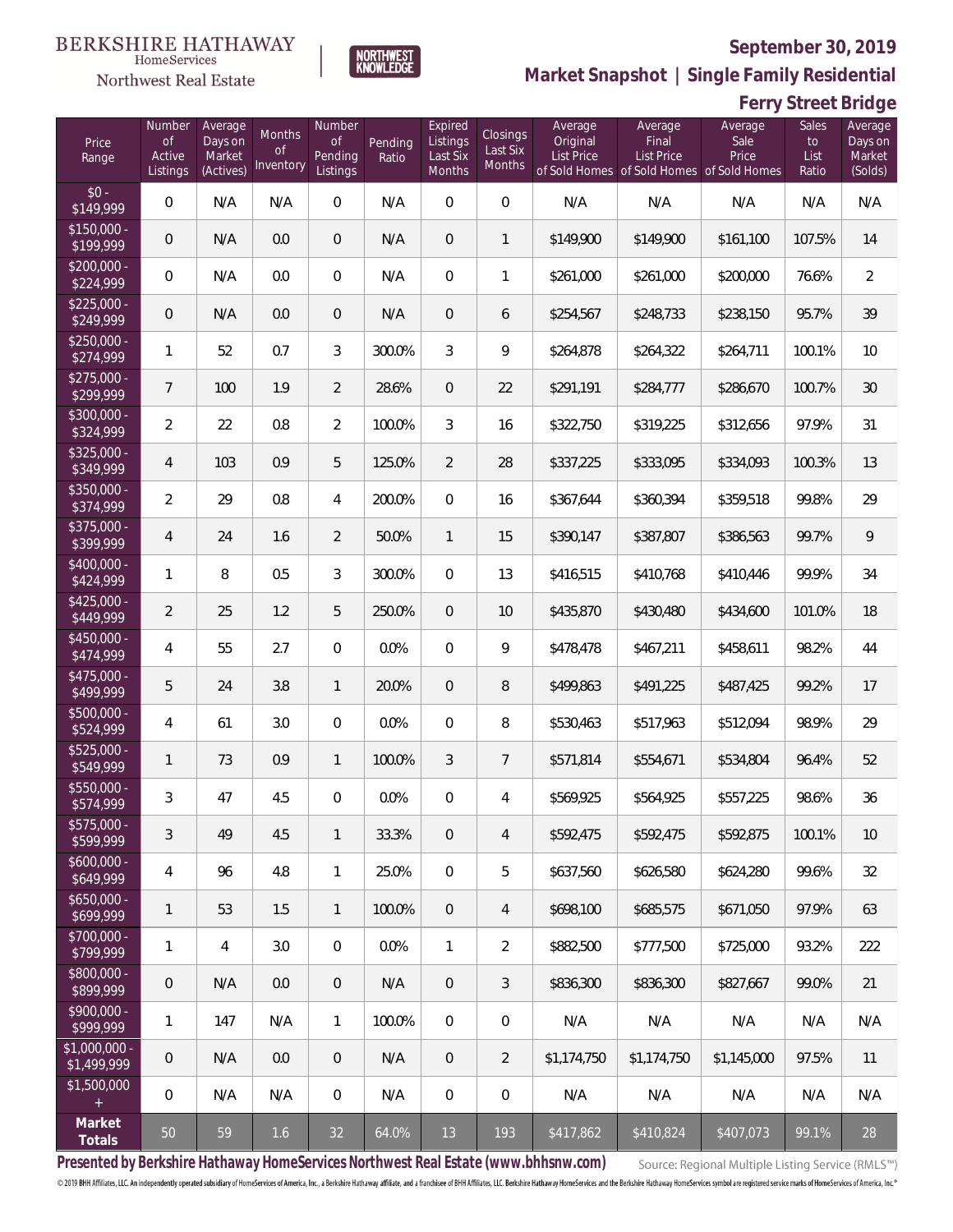

**NORTHWEST**<br>KNOWLEDGE

Northwest Real Estate

**Market Snapshot | Single Family Residential**

**East Eugene**

| Price<br>Range                | Number<br>of<br>Active<br>Listings | Average<br>Days on<br>Market<br>(Actives) | Months<br>0f<br>Inventory | Number<br>Οf<br>Pending<br>Listings | Pending<br>Ratio | Expired<br>Listings<br>Last Six<br>Months | <b>Closings</b><br>Last Six<br>Months | Average<br>Original<br><b>List Price</b> | Average<br>Final<br><b>List Price</b><br>of Sold Homes of Sold Homes of Sold Homes | Average<br>Sale<br>Price | Sales<br>to<br>List<br>Ratio | Average<br>Days on<br>Market<br>(Solds) |
|-------------------------------|------------------------------------|-------------------------------------------|---------------------------|-------------------------------------|------------------|-------------------------------------------|---------------------------------------|------------------------------------------|------------------------------------------------------------------------------------|--------------------------|------------------------------|-----------------------------------------|
| $$0 -$<br>\$149,999           | 1                                  | 3                                         | 3.0                       | $\overline{0}$                      | 0.0%             | $\Omega$                                  | $\overline{2}$                        | \$84,550                                 | \$84,550                                                                           | \$76,250                 | 90.2%                        | 39                                      |
| $$150,000 -$<br>\$199,999     | 1                                  | 35                                        | 2.0                       | $\mathbf{1}$                        | 100.0%           | $\overline{0}$                            | 3                                     | \$167,933                                | \$167,933                                                                          | \$173,667                | 103.4%                       | 8                                       |
| $$200,000 -$<br>\$224,999     | 1                                  | 11                                        | 3.0                       | $\overline{0}$                      | 0.0%             | $\overline{0}$                            | $\overline{2}$                        | \$217,500                                | \$217,500                                                                          | \$211,250                | 97.1%                        | 8                                       |
| $$225,000 -$<br>\$249,999     | 0                                  | N/A                                       | 0.0                       | $\overline{0}$                      | N/A              | $\mathbf{1}$                              | 5                                     | \$228,780                                | \$228,780                                                                          | \$232,521                | 101.6%                       | 8                                       |
| $$250,000 -$<br>\$274,999     | 0                                  | N/A                                       | 0.0                       | $\overline{2}$                      | N/A              | $\Omega$                                  | 11                                    | \$264,145                                | \$264,145                                                                          | \$260,364                | 98.6%                        | 45                                      |
| $$275,000 -$<br>\$299,999     | 1                                  | 14                                        | 0.7                       | 3                                   | 300.0%           | $\overline{2}$                            | 9                                     | \$289,396                                | \$287,062                                                                          | \$289,240                | 100.8%                       | 49                                      |
| $$300,000 -$<br>\$324,999     | $\overline{2}$                     | 28                                        | 0.6                       | $\overline{2}$                      | 100.0%           | $\mathbf{1}$                              | 19                                    | \$318,695                                | \$311,563                                                                          | \$309,756                | 99.4%                        | 23                                      |
| $$325,000 -$<br>\$349,999     | 3                                  | 29                                        | 1.0                       | 5                                   | 166.7%           | $\overline{0}$                            | 18                                    | \$322,156                                | \$324,206                                                                          | \$334,378                | 103.1%                       | 19                                      |
| $$350,000 -$<br>\$374,999     | $\overline{2}$                     | 39                                        | 0.8                       | $\overline{2}$                      | 100.0%           | $\Omega$                                  | 16                                    | \$367,806                                | \$362,306                                                                          | \$358,136                | 98.8%                        | 35                                      |
| $$375,000 -$<br>\$399,999     | $\overline{7}$                     | 39                                        | 2.3                       | $\overline{2}$                      | 28.6%            | $\overline{2}$                            | 18                                    | \$395,150                                | \$389,650                                                                          | \$386,978                | 99.3%                        | 24                                      |
| $$400,000 -$<br>\$424,999     | $\overline{2}$                     | 143                                       | 0.8                       | $\overline{2}$                      | 100.0%           | $\overline{2}$                            | 15                                    | \$413,353                                | \$407,780                                                                          | \$410,880                | 100.8%                       | 32                                      |
| $$425,000 -$<br>\$449,999     | 7                                  | 63                                        | 3.8                       | 3                                   | 42.9%            | $\overline{0}$                            | 11                                    | \$434,182                                | \$430,455                                                                          | \$431,364                | 100.2%                       | 18                                      |
| $$450,000 -$<br>\$474,999     | $\overline{a}$                     | 14                                        | 1.3                       | $\overline{0}$                      | 0.0%             | $\mathbf{1}$                              | 9                                     | \$477,311                                | \$469,089                                                                          | \$463,193                | 98.7%                        | 83                                      |
| $$475,000 -$<br>\$499,999     | $\overline{7}$                     | 66                                        | 3.5                       | $\overline{2}$                      | 28.6%            | $\overline{2}$                            | 12                                    | \$511,483                                | \$491,000                                                                          | \$485,946                | 99.0%                        | 37                                      |
| $$500,000 -$<br>\$524,999     | 1                                  | 158                                       | 0.9                       | $\overline{0}$                      | 0.0%             | $\Omega$                                  | $\overline{7}$                        | \$538,971                                | \$530,400                                                                          | \$511,629                | 96.5%                        | 31                                      |
| $$525,000 -$<br>\$549,999     | 5                                  | 101                                       | 7.5                       | $\overline{2}$                      | 40.0%            | $\overline{2}$                            | $\overline{4}$                        | \$529,750                                | \$527,250                                                                          | \$529,250                | 100.4%                       | 20                                      |
| $$550,000 -$<br>\$574,999     | 0                                  | N/A                                       | 0.0                       | $\mathbf{0}$                        | N/A              | 0                                         | 6                                     | \$580,317                                | \$566,983                                                                          | \$560,167                | 98.8%                        | 24                                      |
| $$575,000 -$<br>\$599,999     | 3                                  | 49                                        | 9.0                       | 3                                   | 100.0%           | $\overline{0}$                            | 2                                     | \$627,000                                | \$605,000                                                                          | \$587,000                | 97.0%                        | 107                                     |
| $$600,000 -$<br>\$649,999     | 5                                  | 62                                        | 5.0                       | $\boldsymbol{0}$                    | 0.0%             | $\mathbf 0$                               | 6                                     | \$670,150                                | \$631,817                                                                          | \$621,400                | 98.4%                        | 36                                      |
| $$650,000 -$<br>\$699,999     | $\overline{2}$                     | 33                                        | 3.0                       | 3                                   | 150.0%           | $\overline{2}$                            | $\overline{4}$                        | \$676,000                                | \$679,750                                                                          | \$672,250                | 98.9%                        | 18                                      |
| $$700,000 -$<br>\$799,999     | 3                                  | 106                                       | 2.3                       | $\boldsymbol{0}$                    | 0.0%             | $\overline{4}$                            | 8                                     | \$722,813                                | \$722,813                                                                          | \$737,813                | 102.1%                       | 12                                      |
| $$800,000 -$<br>\$899,999     | $\overline{2}$                     | 24                                        | 3.0                       | $\mathbf{1}$                        | 50.0%            | $\mathbf 0$                               | $\overline{4}$                        | \$880,500                                | \$865,500                                                                          | \$860,375                | 99.4%                        | 75                                      |
| \$900,000 -<br>\$999,999      | $\overline{2}$                     | 64                                        | 12.0                      | $\boldsymbol{0}$                    | 0.0%             | $\boldsymbol{0}$                          | 1                                     | \$925,000                                | \$925,000                                                                          | \$925,000                | 100.0%                       | $\,0\,$                                 |
| $$1,000,000 -$<br>\$1,499,999 | 1                                  | 35                                        | 1.2                       | $\mathbf{1}$                        | 100.0%           | $\mathbf 0$                               | 5                                     | \$1,310,000                              | \$1,310,000                                                                        | \$1,233,500              | 94.2%                        | 27                                      |
| \$1,500,000<br>$+$            | 1                                  | 143                                       | 6.0                       | 0                                   | 0.0%             | $\mathbf 0$                               | $\mathbf{1}$                          | \$2,595,000                              | \$2,595,000                                                                        | \$2,695,000              | 103.9%                       | 8                                       |
| Market<br>Totals              | 61                                 | 60                                        | 1.8                       | 34                                  | 55.7%            | 19                                        | 198                                   | \$458,336                                | \$452,175                                                                          | \$449,577                | 99.4%                        | 31                                      |

**Presented by Berkshire Hathaway HomeServices Northwest Real Estate (www.bhhsnw.com)**

Source: Regional Multiple Listing Service (RMLS™)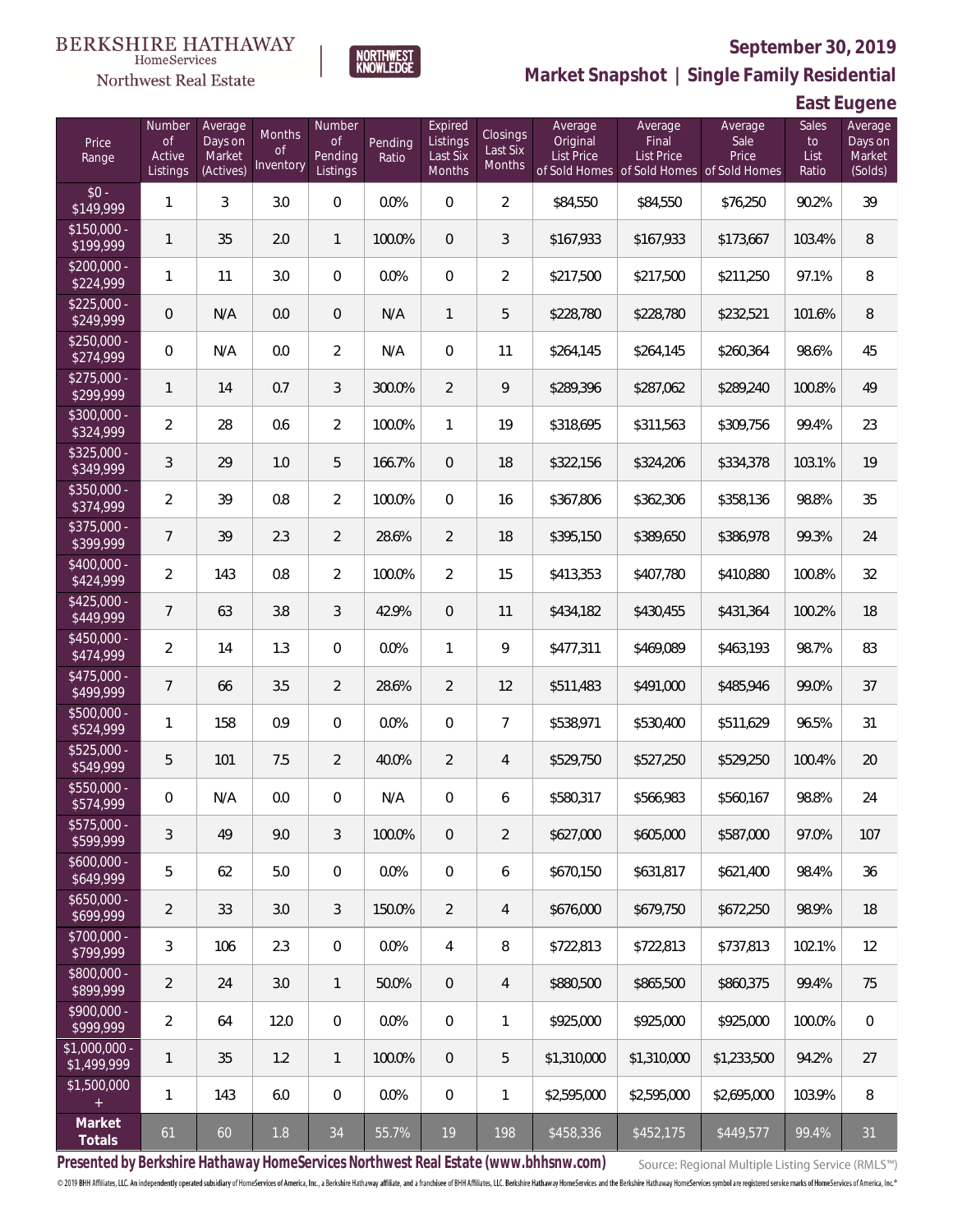

**NORTHWEST**<br>KNOWLEDGE

Northwest Real Estate

**Market Snapshot | Single Family Residential**

# **Southwest Eugene**

| Price<br>Range                       | Number<br><b>of</b><br>Active<br>Listings | Average<br>Days on<br>Market<br>(Actives) | Months<br>0f<br>Inventory | Number<br><b>of</b><br>Pending<br>Listings | Pending<br>Ratio | Expired<br>Listings<br>Last Six<br>Months | Closings<br>Last Six<br>Months | Average<br>Original<br><b>List Price</b> | Average<br>Final<br>List Price<br>of Sold Homes of Sold Homes of Sold Homes | Average<br>Sale<br>Price | Sales<br>to<br>List<br>Ratio | Average<br>Days on<br>Market<br>(Solds) |
|--------------------------------------|-------------------------------------------|-------------------------------------------|---------------------------|--------------------------------------------|------------------|-------------------------------------------|--------------------------------|------------------------------------------|-----------------------------------------------------------------------------|--------------------------|------------------------------|-----------------------------------------|
| $$0 -$<br>\$149,999                  | $\overline{0}$                            | N/A                                       | N/A                       | $\overline{0}$                             | N/A              | $\overline{0}$                            | $\overline{0}$                 | N/A                                      | N/A                                                                         | N/A                      | N/A                          | N/A                                     |
| $$150,000 -$<br>\$199,999            | $\overline{0}$                            | N/A                                       | 0.0                       | $\mathbf{1}$                               | N/A              | $\overline{0}$                            | $\mathfrak{Z}$                 | \$193,783                                | \$190,450                                                                   | \$189,500                | 99.5%                        | 23                                      |
| $$200,000 -$<br>\$224,999            | $\overline{0}$                            | N/A                                       | 0.0                       | $\mathbf{1}$                               | N/A              | $\overline{0}$                            | 6                              | \$211,917                                | \$207,750                                                                   | \$210,794                | 101.5%                       | 21                                      |
| $$225,000 -$<br>\$249,999            | 3                                         | 50                                        | 1.8                       | $\mathbf{1}$                               | 33.3%            | $\mathbf{1}$                              | 10                             | \$244,340                                | \$236,740                                                                   | \$236,450                | 99.9%                        | 28                                      |
| $$250,000 -$<br>\$274,999            | 3                                         | 77                                        | 1.3                       | $\overline{0}$                             | 0.0%             | $\overline{0}$                            | 14                             | \$269,963                                | \$264,627                                                                   | \$263,147                | 99.4%                        | 30                                      |
| $$275,000 -$<br>\$299,999            | 5                                         | 79                                        | 1.9                       | $\mathfrak{Z}$                             | 60.0%            | $\overline{0}$                            | 16                             | \$291,300                                | \$286,738                                                                   | \$288,688                | 100.7%                       | 12                                      |
| $$300,000 -$<br>\$324,999            | $\overline{2}$                            | 11                                        | 0.7                       | $\mathfrak{Z}$                             | 150.0%           | $\Omega$                                  | 17                             | \$314,247                                | \$312,776                                                                   | \$313,378                | 100.2%                       | 16                                      |
| $$325,000 -$<br>\$349,999            | 9                                         | 27                                        | 2.7                       | 11                                         | 122.2%           | $\overline{0}$                            | 20                             | \$336,734                                | \$333,489                                                                   | \$334,949                | 100.4%                       | 17                                      |
| $$350,000 -$<br>\$374,999            | $\overline{7}$                            | 37                                        | 1.7                       | $\overline{7}$                             | 100.0%           | $\Omega$                                  | 25                             | \$365,084                                | \$361,800                                                                   | \$361,121                | 99.8%                        | 14                                      |
| $$375,000 -$<br>\$399,999            | 9                                         | 41                                        | 2.3                       | 10                                         | 111.1%           | $\overline{2}$                            | 23                             | \$390,048                                | \$384,991                                                                   | \$387,758                | 100.7%                       | 19                                      |
| $$400,000 -$<br>\$424,999            | 5                                         | 60                                        | 0.9                       | $\overline{4}$                             | 80.0%            | $\mathbf{1}$                              | 32                             | \$417,731                                | \$412,125                                                                   | \$410,072                | 99.5%                        | 33                                      |
| $$425,000 -$<br>\$449,999            | $\overline{2}$                            | 93                                        | 0.7                       | $\overline{4}$                             | 200.0%           | $\mathfrak{Z}$                            | 17                             | \$445,979                                | \$439,071                                                                   | \$438,632                | 99.9%                        | 61                                      |
| $$450,000 -$<br>\$474,999            | 6                                         | 66                                        | 2.8                       | $\overline{2}$                             | 33.3%            | 5                                         | 13                             | \$470,508                                | \$465,504                                                                   | \$464,838                | 99.9%                        | 48                                      |
| $$475,000 -$<br>\$499,999            | 6                                         | 97                                        | 4.0                       | $\overline{2}$                             | 33.3%            | $\overline{0}$                            | 9                              | \$484,656                                | \$484,656                                                                   | \$488,989                | 100.9%                       | 13                                      |
| $$500,000 -$<br>\$524,999            | $\overline{4}$                            | 46                                        | 6.0                       | $\overline{4}$                             | 100.0%           | $\Omega$                                  | 4                              | \$548,500                                | \$528,500                                                                   | \$516,000                | 97.6%                        | 25                                      |
| $$525,000 -$<br>\$549,999            | 5                                         | 55                                        | 4.3                       | $\mathbf{1}$                               | 20.0%            | $\overline{0}$                            | $\overline{7}$                 | \$567,357                                | \$548,057                                                                   | \$533,714                | 97.4%                        | 52                                      |
| \$550,000 -<br>\$574,999             | 4                                         | 62                                        | 2.7                       | $\overline{2}$                             | 50.0%            | 1                                         | 9                              | \$588,389                                | \$571,833                                                                   | \$560,333                | 98.0%                        | 43                                      |
| $\overline{$575,000}$ -<br>\$599,999 | $\mathbf{1}$                              | 63                                        | 0.6                       | $\sqrt{3}$                                 | 300.0%           | $\mathbf{1}$                              | 10                             | \$609,400                                | \$601,400                                                                   | \$585,450                | 97.3%                        | 48                                      |
| $$600,000 -$<br>\$649,999            | 8                                         | 49                                        | 4.0                       | $\mathbf{1}$                               | 12.5%            | $\overline{2}$                            | 12                             | \$636,742                                | \$630,074                                                                   | \$624,137                | 99.1%                        | 33                                      |
| $$650,000 -$<br>\$699,999            | $\mathfrak{Z}$                            | 93                                        | 2.6                       | $\mathbf{1}$                               | 33.3%            | 6                                         | $\overline{7}$                 | \$682,343                                | \$672,700                                                                   | \$661,429                | 98.3%                        | 39                                      |
| $$700,000 -$<br>\$799,999            | $7\overline{ }$                           | 115                                       | 5.3                       | 0                                          | 0.0%             | 4                                         | 8                              | \$773,625                                | \$751,863                                                                   | \$732,375                | 97.4%                        | 105                                     |
| \$800,000 -<br>\$899,999             | $\mathbf{1}$                              | 114                                       | 2.0                       | $\overline{2}$                             | 200.0%           | $\overline{0}$                            | $\sqrt{3}$                     | \$886,500                                | \$886,500                                                                   | \$879,377                | 99.2%                        | 29                                      |
| \$900,000 -<br>\$999,999             | $\overline{2}$                            | 137                                       | 12.0                      | $\overline{0}$                             | 0.0%             | $\mathbf{1}$                              | 1                              | \$895,000                                | \$895,000                                                                   | \$920,000                | 102.8%                       | 3                                       |
| \$1,000,000 -<br>\$1,499,999         | 6                                         | 206                                       | 12.0                      | $\overline{0}$                             | 0.0%             | 0                                         | 3                              | \$1,240,000                              | \$1,240,000                                                                 | \$1,225,000              | 98.8%                        | 78                                      |
| \$1,500,000<br>$+$                   | $\mathbf{1}$                              | 227                                       | N/A                       | 0                                          | 0.0%             | $\mathbf{1}$                              | $\mathbf 0$                    | N/A                                      | N/A                                                                         | N/A                      | N/A                          | N/A                                     |
| Market<br>Totals                     | 99                                        | 73                                        | $2.2$                     | 63                                         | 63.6%            | 28                                        | 269                            | \$437,825                                | \$431,600                                                                   | \$429,018                | 99.4%                        | 31                                      |

**Presented by Berkshire Hathaway HomeServices Northwest Real Estate (www.bhhsnw.com)**

Source: Regional Multiple Listing Service (RMLS™)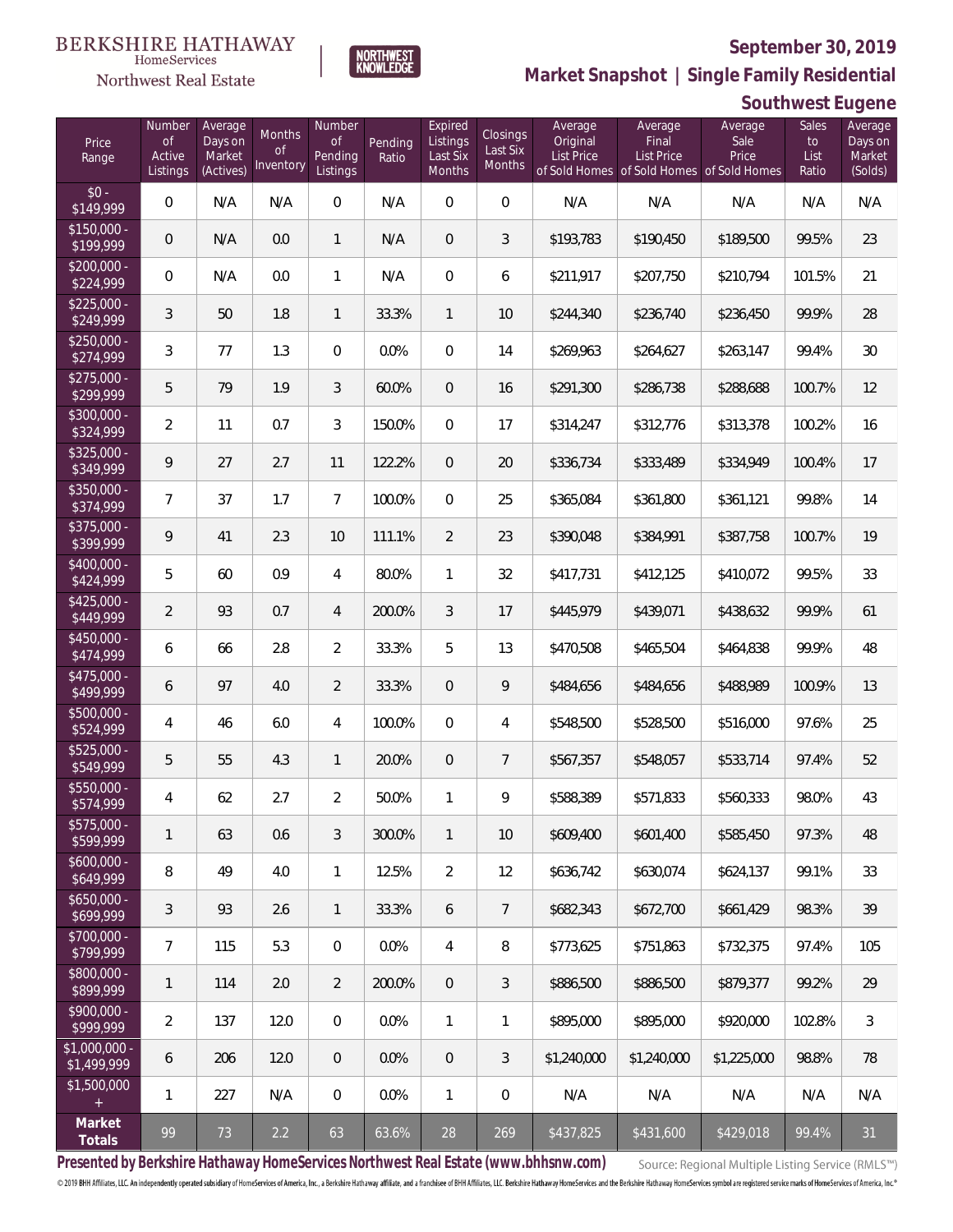

NORTHWEST<br>KNOWLEDGE

Northwest Real Estate

**Market Snapshot | Single Family Residential**

**West Eugene**

| Price<br>Range                | Number<br>$\mathsf{of}$<br>Active<br>Listings | Average<br>Days on<br>Market<br>(Actives) | Months<br><b>of</b><br>Inventory | Number<br>Οf<br>Pending<br>Listings | Pending<br>Ratio | Expired<br>Listings<br>Last Six<br><b>Months</b> | Closings<br>Last Six<br>Months | Average<br>Original<br>List Price | Average<br>Final<br><b>List Price</b><br>of Sold Homes of Sold Homes of Sold Homes | Average<br>Sale<br>Price | Sales<br>to<br>List<br>Ratio | Average<br>Days on<br>Market<br>(Solds) |
|-------------------------------|-----------------------------------------------|-------------------------------------------|----------------------------------|-------------------------------------|------------------|--------------------------------------------------|--------------------------------|-----------------------------------|------------------------------------------------------------------------------------|--------------------------|------------------------------|-----------------------------------------|
| $$0 -$<br>\$149,999           | $\overline{2}$                                | 3                                         | 12.0                             | $\overline{0}$                      | 0.0%             | $\overline{0}$                                   | $\mathbf{1}$                   | \$143,000                         | \$143,000                                                                          | \$126,000                | 88.1%                        | 65                                      |
| $$150.000 -$<br>\$199,999     | 0                                             | N/A                                       | 0.0                              | $\mathbf{1}$                        | N/A              | $\overline{0}$                                   | 10                             | \$174,970                         | \$173,280                                                                          | \$174,085                | 100.5%                       | 18                                      |
| $$200.000 -$<br>\$224,999     | $\overline{2}$                                | 28                                        | 4.0                              | $\overline{2}$                      | 100.0%           | $\overline{0}$                                   | 3                              | \$231,333                         | \$218,000                                                                          | \$220,700                | 101.2%                       | 46                                      |
| $$225.000 -$<br>\$249,999     | 1                                             | 38                                        | 0.5                              | 9                                   | 900.0%           | $\overline{0}$                                   | 12                             | \$241,129                         | \$235,258                                                                          | \$235,617                | 100.2%                       | 14                                      |
| $$250.000 -$<br>\$274,999     | 4                                             | 49                                        | 1.3                              | 3                                   | 75.0%            | $\overline{0}$                                   | 18                             | \$260,172                         | \$258,167                                                                          | \$261,056                | 101.1%                       | 20                                      |
| $$275,000 -$<br>\$299,999     | 2                                             | 14                                        | 1.0                              | $\overline{2}$                      | 100.0%           | $\overline{0}$                                   | 12                             | \$280,304                         | \$278,638                                                                          | \$287,658                | 103.2%                       | 19                                      |
| \$300,000 -<br>\$324,999      | 0                                             | N/A                                       | 0.0                              | $\overline{0}$                      | N/A              | $\overline{0}$                                   | 11                             | \$300,950                         | \$300,495                                                                          | \$307,579                | 102.4%                       | 6                                       |
| $$325,000 -$<br>\$349,999     | 1                                             | 112                                       | 0.6                              | $\overline{0}$                      | 0.0%             | $\overline{0}$                                   | 10                             | \$332,870                         | \$326,270                                                                          | \$333,090                | 102.1%                       | 21                                      |
| $$350,000 -$<br>\$374,999     | 3                                             | 58                                        | 2.6                              | $\mathbf 0$                         | 0.0%             | $\overline{0}$                                   | $\overline{7}$                 | \$367,700                         | \$365,557                                                                          | \$361,629                | 98.9%                        | 6                                       |
| $$375,000 -$<br>\$399,999     | $\overline{2}$                                | 55                                        | N/A                              | $\mathbf{1}$                        | 50.0%            | $\overline{0}$                                   | $\mathbf 0$                    | N/A                               | N/A                                                                                | N/A                      | N/A                          | N/A                                     |
| $$400,000 -$<br>\$424,999     | 0                                             | N/A                                       | 0.0                              | 0                                   | N/A              | $\overline{0}$                                   | 1                              | \$425,000                         | \$425,000                                                                          | \$401,550                | 94.5%                        | 16                                      |
| $$425,000 -$<br>\$449,999     | 0                                             | N/A                                       | 0.0                              | $\mathbf{1}$                        | N/A              | $\overline{0}$                                   | 3                              | \$418,333                         | \$418,333                                                                          | \$430,667                | 102.9%                       | 5                                       |
| $$450,000 -$<br>\$474,999     | 1                                             | 87                                        | 3.0                              | 3                                   | 300.0%           | $\mathbf{1}$                                     | $\overline{2}$                 | \$495,000                         | \$470,000                                                                          | \$465,000                | 98.9%                        | 163                                     |
| $$475,000 -$<br>\$499,999     | 3                                             | 61                                        | 3.6                              | $\mathbf{1}$                        | 33.3%            | $\mathbf{1}$                                     | 5                              | \$486,340                         | \$486,340                                                                          | \$486,940                | 100.1%                       | 61                                      |
| \$500,000 -<br>\$524,999      | 3                                             | 74                                        | 18.0                             | 0                                   | 0.0%             | $\overline{0}$                                   | 1                              | \$540,000                         | \$520,000                                                                          | \$504,000                | 96.9%                        | 185                                     |
| \$525,000 -<br>\$549,999      | 0                                             | N/A                                       | N/A                              | $\mathbf 0$                         | N/A              | $\boldsymbol{0}$                                 | $\mathbf 0$                    | N/A                               | N/A                                                                                | N/A                      | N/A                          | N/A                                     |
| \$550,000 -<br>\$574,999      | 0                                             | N/A                                       | $0.0\,$                          | 0                                   | N/A              | $\mathbf{1}$                                     | 1                              | \$585,000                         | \$585,000                                                                          | \$565,500                | 96.7%                        | 9                                       |
| $$575,000 -$<br>\$599,999     | 2                                             | 120                                       | N/A                              | $\overline{0}$                      | 0.0%             | $\overline{0}$                                   | $\overline{0}$                 | N/A                               | N/A                                                                                | N/A                      | N/A                          | N/A                                     |
| $$600,000 -$<br>\$649,999     | $\overline{2}$                                | 107                                       | N/A                              | $\overline{0}$                      | 0.0%             | $\overline{0}$                                   | $\overline{0}$                 | N/A                               | N/A                                                                                | N/A                      | N/A                          | N/A                                     |
| $$650,000 -$<br>\$699,999     | 0                                             | N/A                                       | N/A                              | $\overline{0}$                      | N/A              | $\mathbf{1}$                                     | $\theta$                       | N/A                               | N/A                                                                                | N/A                      | N/A                          | N/A                                     |
| \$700,000 -<br>\$799,999      | 0                                             | N/A                                       | 0.0                              | $\overline{0}$                      | N/A              | $\mathbf{1}$                                     | $\mathbf{1}$                   | \$750,000                         | \$750,000                                                                          | \$730,000                | 97.3%                        | 10                                      |
| \$800,000 -<br>\$899,999      | 0                                             | N/A                                       | N/A                              | $\mathbf{1}$                        | N/A              | $\mathbf{1}$                                     | $\overline{0}$                 | N/A                               | N/A                                                                                | N/A                      | N/A                          | N/A                                     |
| $$900,000 -$<br>\$999,999     | 0                                             | N/A                                       | N/A                              | $\overline{0}$                      | N/A              | $\mathbf{0}$                                     | $\mathbf 0$                    | N/A                               | N/A                                                                                | N/A                      | N/A                          | N/A                                     |
| $$1,000,000 -$<br>\$1,499,999 | 0                                             | N/A                                       | N/A                              | $\overline{0}$                      | N/A              | $\overline{0}$                                   | $\theta$                       | N/A                               | N/A                                                                                | N/A                      | N/A                          | N/A                                     |
| \$1,500,000<br>$+$            | 0                                             | N/A                                       | N/A                              | $\overline{0}$                      | N/A              | $\overline{0}$                                   | $\mathbf 0$                    | N/A                               | N/A                                                                                | N/A                      | N/A                          | N/A                                     |
| Market<br>Totals              | 28                                            | 60                                        | 1.7                              | 24                                  | 85.7%            | 6                                                | 98                             | \$303,232                         | \$299,768                                                                          | \$302,150                | 100.8%                       | 24                                      |

**Presented by Berkshire Hathaway HomeServices Northwest Real Estate (www.bhhsnw.com)**

Source: Regional Multiple Listing Service (RMLS™)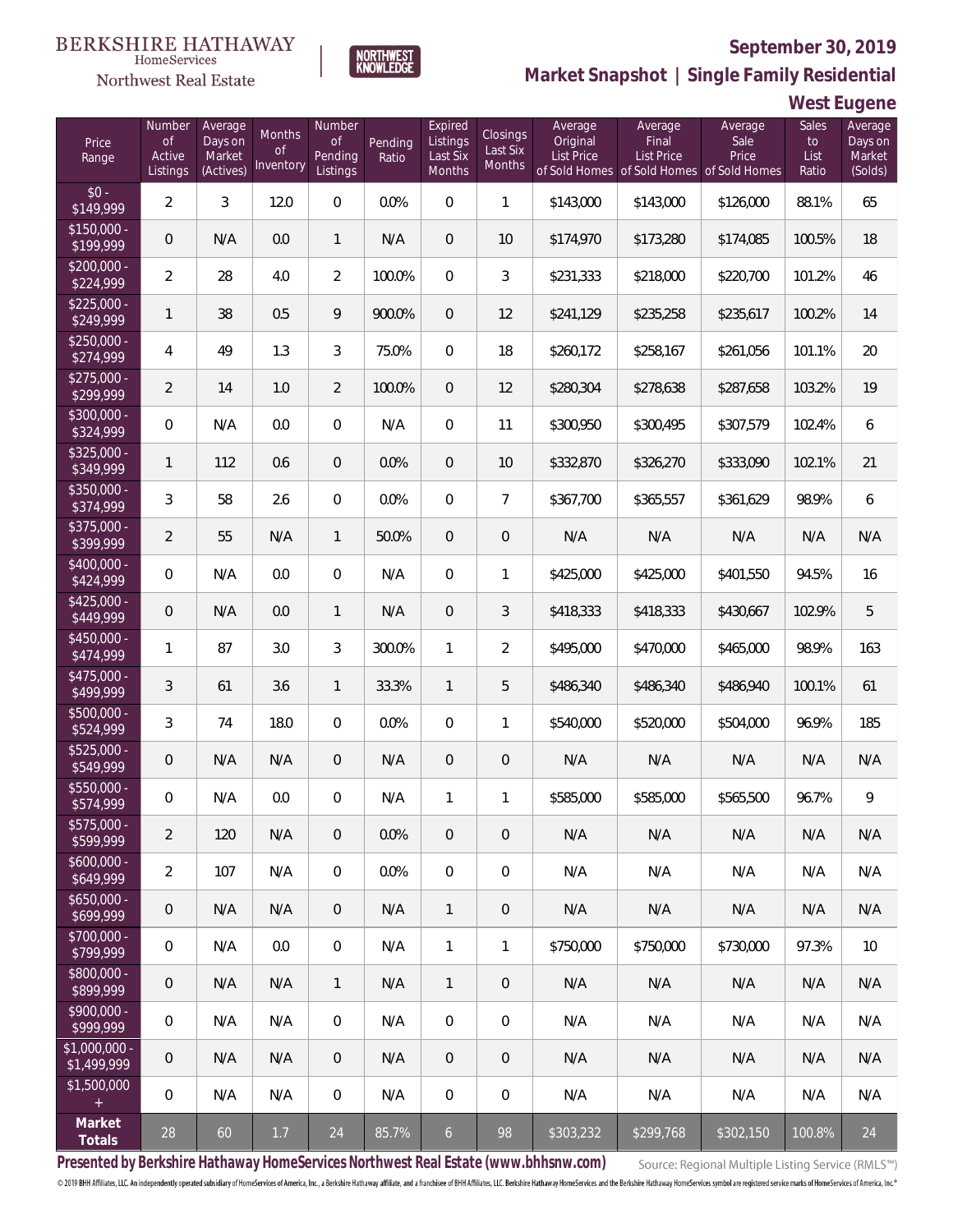

Northwest Real Estate

**Market Snapshot | Single Family Residential**

**Danebo**

| Price<br>Range                | Number<br><b>of</b><br>Active<br>Listings | Average<br>Days on<br>Market<br>(Actives) | Months<br>0f<br>Inventory | Number<br><b>of</b><br>Pending<br>Listings | Pending<br>Ratio | Expired<br>Listings<br>Last Six<br>Months | Closings<br>Last Six<br>Months | Average<br>Original<br>List Price | Average<br>Final<br>List Price<br>of Sold Homes of Sold Homes of Sold Homes | Average<br>Sale<br>Price | Sales<br>to<br>List<br>Ratio | Average<br>Days on<br>Market<br>(Solds) |
|-------------------------------|-------------------------------------------|-------------------------------------------|---------------------------|--------------------------------------------|------------------|-------------------------------------------|--------------------------------|-----------------------------------|-----------------------------------------------------------------------------|--------------------------|------------------------------|-----------------------------------------|
| $$0 -$<br>\$149,999           | $\overline{0}$                            | N/A                                       | 0.0                       | $\mathbf{1}$                               | N/A              | $\Omega$                                  | $\mathbf{1}$                   | \$129,900                         | \$129,900                                                                   | \$126,900                | 97.7%                        | 29                                      |
| $$150,000 -$<br>\$199,999     | 1                                         | 110                                       | 0.3                       | $\overline{2}$                             | 200.0%           | $\overline{2}$                            | 18                             | \$186,906                         | \$182,439                                                                   | \$179,556                | 98.4%                        | 19                                      |
| $$200,000 -$<br>\$224,999     | 1                                         | 3                                         | 0.4                       | $\overline{2}$                             | 200.0%           | 1                                         | 14                             | \$219,657                         | \$212,257                                                                   | \$214,689                | 101.1%                       | 24                                      |
| $$225,000 -$<br>\$249,999     | 6                                         | 39                                        | 0.8                       | 18                                         | 300.0%           | 1                                         | 43                             | \$238,288                         | \$235,474                                                                   | \$238,107                | 101.1%                       | 22                                      |
| $$250,000 -$<br>\$274,999     | 4                                         | 10                                        | 0.4                       | 13                                         | 325.0%           | $\overline{2}$                            | 58                             | \$259,139                         | \$258,120                                                                   | \$260,657                | 101.0%                       | 24                                      |
| $$275,000 -$<br>\$299,999     | 9                                         | 64                                        | 1.1                       | 8                                          | 88.9%            | $\overline{2}$                            | 50                             | \$289,006                         | \$287,171                                                                   | \$288,294                | 100.4%                       | 15                                      |
| \$300,000 -<br>\$324,999      | 6                                         | 38                                        | 1.2                       | 6                                          | 100.0%           | $\Omega$                                  | 31                             | \$307,687                         | \$306,581                                                                   | \$310,486                | 101.3%                       | 14                                      |
| $$325,000 -$<br>\$349,999     | 3                                         | 21                                        | 0.9                       | $\overline{7}$                             | 233.3%           | $\mathbf{1}$                              | 21                             | \$335,095                         | \$332,567                                                                   | \$334,557                | 100.6%                       | 34                                      |
| \$350,000 -<br>\$374,999      | $\overline{a}$                            | 23                                        | 1.0                       | $\overline{2}$                             | 100.0%           | $\mathbf{1}$                              | 12                             | \$363,975                         | \$361,383                                                                   | \$361,342                | 100.0%                       | 24                                      |
| \$375,000 -<br>\$399,999      | 1                                         | 11                                        | 2.0                       | $\overline{4}$                             | 400.0%           | $\Omega$                                  | 3                              | \$388,567                         | \$388,567                                                                   | \$385,333                | 99.2%                        | 10                                      |
| \$400,000 -<br>\$424,999      | 1                                         | 41                                        | 3.0                       | $\overline{0}$                             | 0.0%             | $\Omega$                                  | $\overline{2}$                 | \$425,000                         | \$417,000                                                                   | \$407,500                | 97.7%                        | 29                                      |
| $$425,000 -$<br>\$449,999     | $\overline{2}$                            | 78                                        | 3.0                       | $\overline{0}$                             | 0.0%             | $\Omega$                                  | $\overline{4}$                 | \$441,599                         | \$435,349                                                                   | \$433,349                | 99.5%                        | 16                                      |
| \$450,000 -<br>\$474,999      | $\overline{0}$                            | N/A                                       | N/A                       | $\overline{0}$                             | N/A              | $\overline{0}$                            | 0                              | N/A                               | N/A                                                                         | N/A                      | N/A                          | N/A                                     |
| $$475,000 -$<br>\$499,999     | $\mathbf 0$                               | N/A                                       | N/A                       | $\overline{0}$                             | N/A              | $\mathbf{1}$                              | $\overline{0}$                 | N/A                               | N/A                                                                         | N/A                      | N/A                          | N/A                                     |
| $$500,000 -$<br>\$524,999     | $\overline{0}$                            | N/A                                       | N/A                       | $\overline{0}$                             | N/A              | $\overline{0}$                            | 0                              | N/A                               | N/A                                                                         | N/A                      | N/A                          | N/A                                     |
| $$525,000 -$<br>\$549,999     | 0                                         | N/A                                       | N/A                       | $\overline{0}$                             | N/A              | $\overline{0}$                            | 0                              | N/A                               | N/A                                                                         | N/A                      | N/A                          | N/A                                     |
| \$550,000 -<br>\$574,999      | 0                                         | N/A                                       | N/A                       | $\overline{0}$                             | N/A              | 0                                         | 0                              | N/A                               | N/A                                                                         | N/A                      | N/A                          | N/A                                     |
| $$575,000 -$<br>\$599,999     | 0                                         | N/A                                       | N/A                       | $\theta$                                   | N/A              | $\theta$                                  | 0                              | N/A                               | N/A                                                                         | N/A                      | N/A                          | N/A                                     |
| $$600,000 -$<br>\$649,999     | 0                                         | N/A                                       | N/A                       | 0                                          | N/A              | $\mathbf{0}$                              | 0                              | N/A                               | N/A                                                                         | N/A                      | N/A                          | N/A                                     |
| $$650,000 -$<br>\$699,999     | 0                                         | N/A                                       | N/A                       | $\overline{0}$                             | N/A              | $\mathbf{0}$                              | 0                              | N/A                               | N/A                                                                         | N/A                      | N/A                          | N/A                                     |
| $$700,000 -$<br>\$799,999     | 0                                         | N/A                                       | N/A                       | 0                                          | N/A              | $\mathbf{0}$                              | 0                              | N/A                               | N/A                                                                         | N/A                      | N/A                          | N/A                                     |
| $$800,000 -$<br>\$899,999     | 0                                         | N/A                                       | N/A                       | $\overline{0}$                             | N/A              | $\mathbf{0}$                              | 0                              | N/A                               | N/A                                                                         | N/A                      | N/A                          | N/A                                     |
| $$900,000 -$<br>\$999,999     | 0                                         | N/A                                       | N/A                       | 0                                          | N/A              | $\mathbf{0}$                              | 0                              | N/A                               | N/A                                                                         | N/A                      | N/A                          | N/A                                     |
| $$1,000,000 -$<br>\$1,499,999 | $\theta$                                  | N/A                                       | 0.0                       | $\overline{0}$                             | N/A              | $\theta$                                  | $\mathbf{1}$                   | \$1,349,900                       | \$1,349,900                                                                 | \$1,070,000              | 79.3%                        | 183                                     |
| \$1,500,000<br>$\pm$          | 0                                         | N/A                                       | N/A                       | 0                                          | N/A              | $\boldsymbol{0}$                          | 0                              | N/A                               | N/A                                                                         | N/A                      | N/A                          | N/A                                     |
| Market<br>Totals              | 36                                        | 42                                        | 0.8                       | 63                                         | 175.0%           | 11                                        | 258                            | \$280,508                         | \$278,123                                                                   | \$278,671                | 100.2%                       | 22                                      |

**NORTHWEST**<br>KNOWLEDGE

**Presented by Berkshire Hathaway HomeServices Northwest Real Estate (www.bhhsnw.com)**

Source: Regional Multiple Listing Service (RMLS™)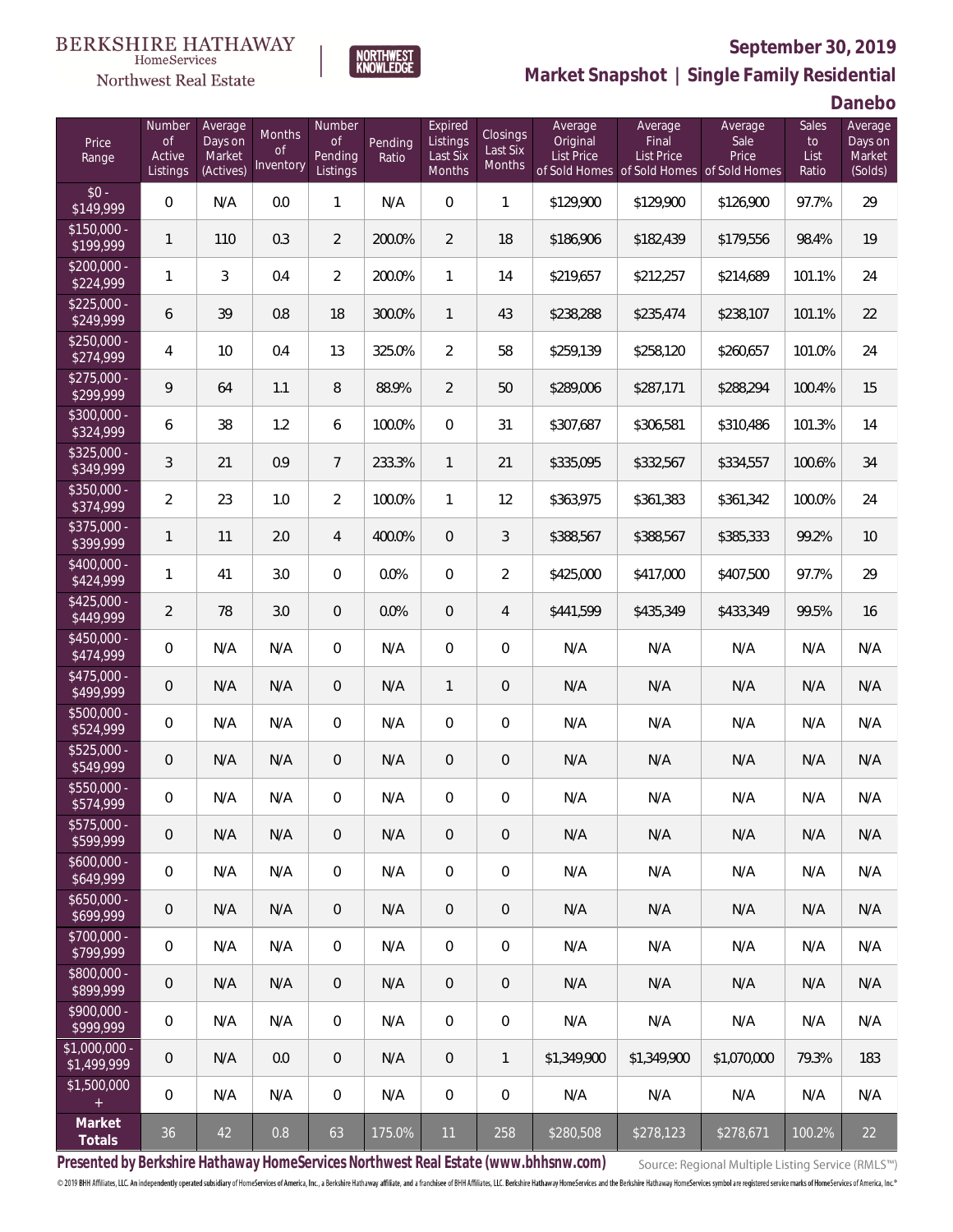

**NORTHWEST**<br>KNOWLEDGE

Northwest Real Estate

**Market Snapshot | Single Family Residential**

**River Road**

| Price<br>Range                | Number<br><b>of</b><br>Active<br>Listings | Average<br>Days on<br>Market<br>(Actives) | Months<br><b>of</b><br>Inventory | Number<br><b>of</b><br>Pending<br>Listings | Pending<br>Ratio | Expired<br>Listings<br>Last Six<br>Months | Closings<br>Last Six<br>Months | Average<br>Original<br><b>List Price</b> | Average<br>Final<br><b>List Price</b><br>of Sold Homes of Sold Homes | Average<br>Sale<br>Price<br>of Sold Homes | Sales<br>to<br>List<br>Ratio | Average<br>Days on<br>Market<br>(Solds) |
|-------------------------------|-------------------------------------------|-------------------------------------------|----------------------------------|--------------------------------------------|------------------|-------------------------------------------|--------------------------------|------------------------------------------|----------------------------------------------------------------------|-------------------------------------------|------------------------------|-----------------------------------------|
| $$0 -$<br>\$149,999           | $\mathbf{1}$                              | 195                                       | 2.0                              | $\overline{0}$                             | 0.0%             | $\Omega$                                  | $\mathfrak{Z}$                 | \$148,333                                | \$138,333                                                            | \$127,000                                 | 91.8%                        | 95                                      |
| $$150,000 -$<br>\$199,999     | $\mathbf{1}$                              | 12                                        | 0.9                              | $\mathbf{1}$                               | 100.0%           | $\overline{0}$                            | $7\overline{ }$                | \$177,786                                | \$170,929                                                            | \$172,935                                 | 101.2%                       | 26                                      |
| $$200,000 -$<br>\$224,999     | 0                                         | N/A                                       | 0.0                              | $\overline{0}$                             | N/A              | $\mathbf{0}$                              | 10                             | \$221,780                                | \$218,240                                                            | \$215,150                                 | 98.6%                        | 25                                      |
| $$225,000 -$<br>\$249,999     | $\mathbf{1}$                              | 49                                        | 0.3                              | $\overline{2}$                             | 200.0%           | $\overline{0}$                            | 18                             | \$235,750                                | \$231,967                                                            | \$235,209                                 | 101.4%                       | 29                                      |
| $$250,000 -$<br>\$274,999     | 1                                         | 60                                        | 0.3                              | 3                                          | 300.0%           | $\mathbf{1}$                              | 22                             | \$260,573                                | \$258,745                                                            | \$263,341                                 | 101.8%                       | 25                                      |
| $$275,000 -$<br>\$299,999     | $\overline{4}$                            | 49                                        | 1.0                              | 6                                          | 150.0%           | $\overline{1}$                            | 23                             | \$284,774                                | \$281,622                                                            | \$283,828                                 | 100.8%                       | 18                                      |
| $$300,000 -$<br>\$324,999     | 3                                         | 40                                        | 1.8                              | 4                                          | 133.3%           | $\overline{0}$                            | 10                             | \$309,080                                | \$302,990                                                            | \$310,115                                 | 102.4%                       | 20                                      |
| $$325,000 -$<br>\$349,999     | $\overline{2}$                            | 46                                        | 1.3                              | $\overline{0}$                             | 0.0%             | $\overline{2}$                            | 9                              | \$331,961                                | \$330,850                                                            | \$332,656                                 | 100.5%                       | 12                                      |
| $$350,000 -$<br>\$374,999     | 0                                         | N/A                                       | 0.0                              | $\overline{0}$                             | N/A              | $\mathbf 0$                               | 3                              | \$342,667                                | \$342,667                                                            | \$361,667                                 | 105.5%                       | 9                                       |
| $$375,000 -$<br>\$399,999     | $\overline{2}$                            | 37                                        | 2.4                              | $\overline{2}$                             | 100.0%           | $\mathbf{1}$                              | 5                              | \$389,980                                | \$387,180                                                            | \$387,780                                 | 100.2%                       | 24                                      |
| \$400,000 -<br>\$424,999      | $\overline{0}$                            | N/A                                       | 0.0                              | $\overline{0}$                             | N/A              | $\overline{0}$                            | $\overline{2}$                 | \$412,000                                | \$412,000                                                            | \$421,750                                 | 102.4%                       | 4                                       |
| $$425,000 -$<br>\$449,999     | $\mathbf{1}$                              | 11                                        | N/A                              | $\mathbf{1}$                               | 100.0%           | $\overline{0}$                            | $\theta$                       | N/A                                      | N/A                                                                  | N/A                                       | N/A                          | N/A                                     |
| $$450,000 -$<br>\$474,999     | 0                                         | N/A                                       | 0.0                              | $\overline{0}$                             | N/A              | $\overline{0}$                            | $\overline{2}$                 | \$444,950                                | \$444,950                                                            | \$458,500                                 | 103.0%                       | 18                                      |
| \$475,000 -<br>\$499,999      | $\overline{0}$                            | N/A                                       | 0.0                              | $\overline{0}$                             | N/A              | $\overline{0}$                            | $\mathbf{1}$                   | \$489,900                                | \$489,900                                                            | \$489,900                                 | 100.0%                       | $\boldsymbol{0}$                        |
| $$500,000 -$<br>\$524,999     | $\overline{0}$                            | N/A                                       | 0.0                              | $\overline{0}$                             | N/A              | $\overline{0}$                            | 1                              | \$500,000                                | \$500,000                                                            | \$500,000                                 | 100.0%                       | 13                                      |
| $$525,000 -$<br>\$549,999     | $\mathbf{1}$                              | 31                                        | N/A                              | $\overline{0}$                             | 0.0%             | $\overline{0}$                            | $\theta$                       | N/A                                      | N/A                                                                  | N/A                                       | N/A                          | N/A                                     |
| \$550,000 -<br>\$574,999      | 0                                         | N/A                                       | N/A                              | 0                                          | N/A              | 0                                         | $\mathbf 0$                    | N/A                                      | N/A                                                                  | N/A                                       | N/A                          | N/A                                     |
| $$575,000 -$<br>\$599,999     | $\mathbf 0$                               | N/A                                       | N/A                              | 0                                          | N/A              | 0                                         | $\overline{0}$                 | N/A                                      | N/A                                                                  | N/A                                       | N/A                          | N/A                                     |
| $$600,000 -$<br>\$649,999     | 0                                         | N/A                                       | N/A                              | $\overline{0}$                             | N/A              | $\mathbf 0$                               | $\boldsymbol{0}$               | N/A                                      | N/A                                                                  | N/A                                       | N/A                          | N/A                                     |
| $$650,000 -$<br>\$699,999     | $\mathsf{O}\xspace$                       | N/A                                       | N/A                              | $\overline{0}$                             | N/A              | $\mathbf{0}$                              | $\overline{0}$                 | N/A                                      | N/A                                                                  | N/A                                       | N/A                          | N/A                                     |
| \$700,000 -<br>\$799,999      | 0                                         | N/A                                       | N/A                              | 0                                          | N/A              | $\mathbf 0$                               | $\boldsymbol{0}$               | N/A                                      | N/A                                                                  | N/A                                       | N/A                          | N/A                                     |
| \$800,000 -<br>\$899,999      | $\mathsf{O}\xspace$                       | N/A                                       | N/A                              | $\overline{0}$                             | N/A              | $\mathbf{0}$                              | $\overline{0}$                 | N/A                                      | N/A                                                                  | N/A                                       | N/A                          | N/A                                     |
| \$900,000 -<br>\$999,999      | 0                                         | N/A                                       | N/A                              | 0                                          | N/A              | $\mathbf 0$                               | 0                              | N/A                                      | N/A                                                                  | N/A                                       | N/A                          | N/A                                     |
| $$1,000,000$ -<br>\$1,499,999 | 0                                         | N/A                                       | N/A                              | $\overline{0}$                             | N/A              | $\mathbf{0}$                              | $\overline{0}$                 | N/A                                      | N/A                                                                  | N/A                                       | N/A                          | N/A                                     |
| \$1,500,000<br>$\pm$          | 0                                         | N/A                                       | N/A                              | 0                                          | N/A              | $\mathbf 0$                               | $\,0\,$                        | N/A                                      | N/A                                                                  | N/A                                       | N/A                          | N/A                                     |
| Market<br>Totals              | 17                                        | 49                                        | 0.9                              | 19                                         | 111.8%           | 5 <sub>5</sub>                            | 116                            | \$277,529                                | \$274,261                                                            | \$277,308                                 | 101.1%                       | 23                                      |

**Presented by Berkshire Hathaway HomeServices Northwest Real Estate (www.bhhsnw.com)**

Source: Regional Multiple Listing Service (RMLS™)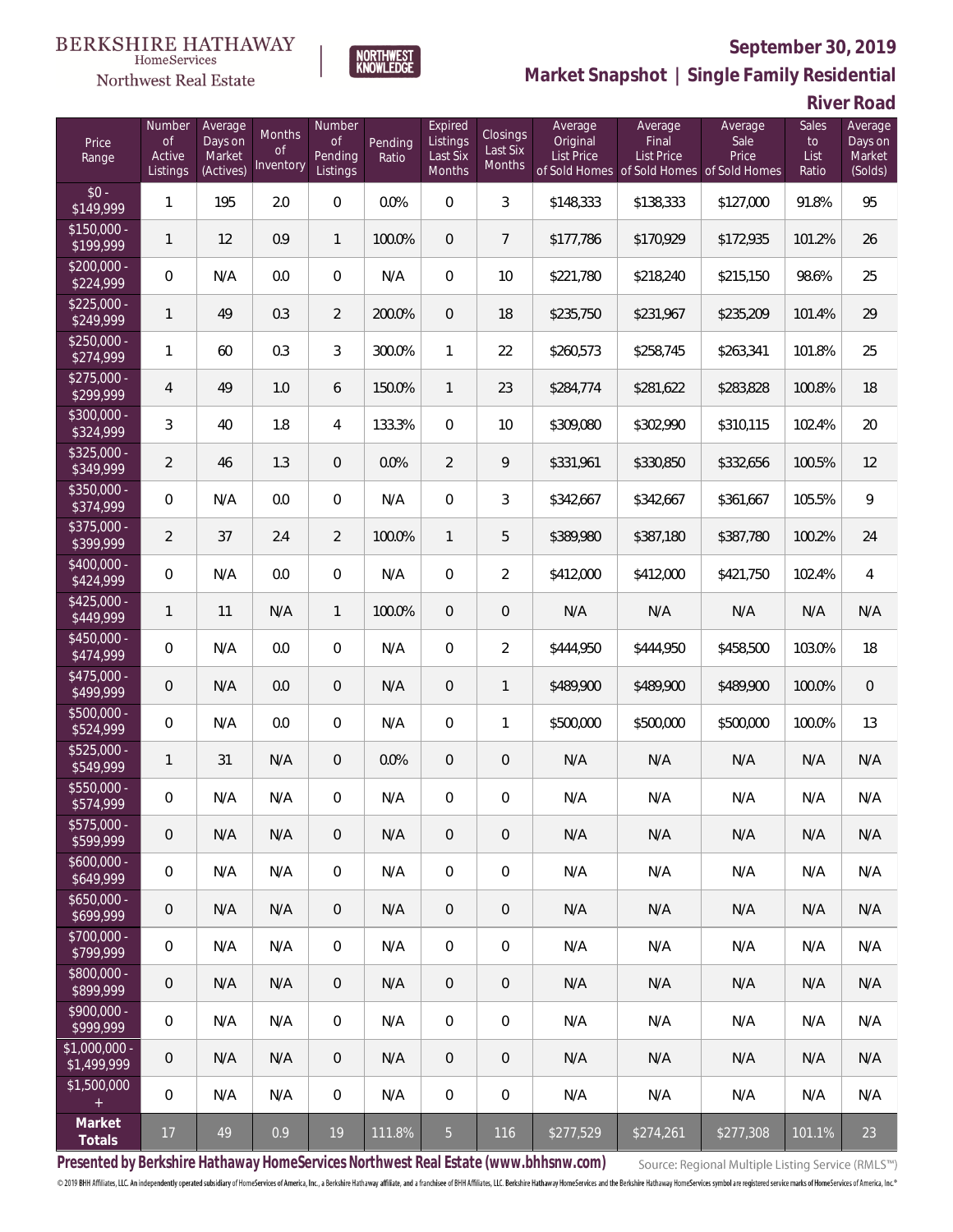

**NORTHWEST**<br>KNOWLEDGE

Northwest Real Estate

**Market Snapshot | Single Family Residential**

**Santa Clara**

| Price<br>Range                   | Number<br>of<br>Active<br>Listings | Average<br>Days on<br>Market<br>(Actives) | Months<br>0f<br>Inventory | Number<br>0f<br>Pending<br>Listings | Pending<br>Ratio | Expired<br>Listings<br>Last Six<br><b>Months</b> | Closings<br>Last Six<br>Months | Average<br>Original<br><b>List Price</b> | Average<br>Final<br>List Price<br>of Sold Homes of Sold Homes of Sold Homes | Average<br>Sale<br>Price | Sales<br>to<br>List<br>Ratio | Average<br>Days on<br>Market<br>(Solds) |
|----------------------------------|------------------------------------|-------------------------------------------|---------------------------|-------------------------------------|------------------|--------------------------------------------------|--------------------------------|------------------------------------------|-----------------------------------------------------------------------------|--------------------------|------------------------------|-----------------------------------------|
| $$0 -$<br>\$149,999              | 0                                  | N/A                                       | N/A                       | $\mathbf{1}$                        | N/A              | $\overline{0}$                                   | $\mathbf 0$                    | N/A                                      | N/A                                                                         | N/A                      | N/A                          | N/A                                     |
| $\sqrt{$150,000}$ -<br>\$199,999 | $\overline{2}$                     | 54                                        | 12.0                      | $\overline{2}$                      | 100.0%           | $\overline{0}$                                   | 1                              | \$194,900                                | \$182,900                                                                   | \$180,000                | 98.4%                        | 97                                      |
| $$200.000 -$<br>\$224,999        | 1                                  | 68                                        | 3.0                       | $\mathbf{1}$                        | 100.0%           | 0                                                | $\overline{2}$                 | \$225,000                                | \$225,000                                                                   | \$211,500                | 94.0%                        | 6                                       |
| $$225.000 -$<br>\$249,999        | 0                                  | N/A                                       | 0.0                       | $\mathbf{1}$                        | N/A              | $\overline{0}$                                   | 16                             | \$237,284                                | \$236,031                                                                   | \$239,856                | 101.6%                       | $\,9$                                   |
| $$250.000 -$<br>\$274,999        | 4                                  | 27                                        | 1.2                       | 5                                   | 125.0%           | $\mathbf{1}$                                     | 20                             | \$264,020                                | \$262,485                                                                   | \$261,530                | 99.6%                        | 19                                      |
| $$275,000 -$<br>\$299,999        | $\overline{7}$                     | 81                                        | 1.1                       | 10                                  | 142.9%           | $\overline{0}$                                   | 40                             | \$289,420                                | \$285,635                                                                   | \$287,026                | 100.5%                       | 28                                      |
| $$300,000 -$<br>\$324,999        | $\overline{2}$                     | 32                                        | 0.5                       | 5                                   | 250.0%           | $\overline{0}$                                   | 24                             | \$312,604                                | \$309,063                                                                   | \$310,663                | 100.5%                       | 25                                      |
| $$325,000 -$<br>\$349,999        | 1                                  | 26                                        | 0.2                       | $7\overline{ }$                     | 700.0%           | $\overline{0}$                                   | 26                             | \$329,381                                | \$328,800                                                                   | \$333,519                | 101.4%                       | 8                                       |
| $$350,000 -$<br>\$374,999        | 3                                  | 64                                        | 0.9                       | 3                                   | 100.0%           | $\overline{0}$                                   | 20                             | \$365,400                                | \$362,290                                                                   | \$361,059                | 99.7%                        | 29                                      |
| $$375,000 -$<br>\$399,999        | 11                                 | 80                                        | 6.6                       | $\mathbf{1}$                        | 9.1%             | $\overline{0}$                                   | 10                             | \$387,970                                | \$384,360                                                                   | \$382,940                | 99.6%                        | 16                                      |
| $$400,000 -$<br>\$424,999        | 3                                  | 17                                        | 1.1                       | 3                                   | 100.0%           | 0                                                | 16                             | \$415,113                                | \$411,769                                                                   | \$409,819                | 99.5%                        | 55                                      |
| $$425,000 -$<br>\$449,999        | 1                                  | 18                                        | 0.5                       | $\overline{4}$                      | 400.0%           | $\overline{0}$                                   | 13                             | \$448,543                                | \$443,250                                                                   | \$441,020                | 99.5%                        | 45                                      |
| \$450,000 -<br>\$474,999         | $\overline{2}$                     | 46                                        | 1.3                       | $\overline{2}$                      | 100.0%           | 1                                                | 9                              | \$460,285                                | \$459,174                                                                   | \$458,896                | 99.9%                        | 44                                      |
| $$475,000 -$<br>\$499,999        | 3                                  | 25                                        | 3.6                       | $\mathbf{1}$                        | 33.3%            | $\overline{0}$                                   | 5                              | \$488,829                                | \$488,829                                                                   | \$488,829                | 100.0%                       | $\mathfrak{Z}$                          |
| \$500,000 -<br>\$524,999         | $\boldsymbol{0}$                   | N/A                                       | 0.0                       | $\mathbf{1}$                        | N/A              | 1                                                | 1                              | \$509,542                                | \$509,542                                                                   | \$509,542                | 100.0%                       | $\boldsymbol{0}$                        |
| \$525,000 -<br>\$549,999         | 1                                  | 26                                        | 6.0                       | $\boldsymbol{0}$                    | 0.0%             | $\mathbf{1}$                                     | 1                              | \$549,900                                | \$538,500                                                                   | \$525,000                | 97.5%                        | 55                                      |
| \$550,000 -<br>\$574,999         | 0                                  | N/A                                       | N/A                       | $\overline{0}$                      | N/A              | $\overline{0}$                                   | $\mathbf 0$                    | N/A                                      | N/A                                                                         | N/A                      | N/A                          | N/A                                     |
| $$575,000 -$<br>\$599,999        | 2                                  | 53                                        | N/A                       | $\overline{0}$                      | 0.0%             | $\overline{0}$                                   | $\overline{0}$                 | N/A                                      | N/A                                                                         | N/A                      | N/A                          | N/A                                     |
| $$600,000 -$<br>\$649,999        | 0                                  | N/A                                       | N/A                       | 0                                   | N/A              | 0                                                | $\mathbf{0}$                   | N/A                                      | N/A                                                                         | N/A                      | N/A                          | N/A                                     |
| $$650,000 -$<br>\$699,999        | $\mathbf 0$                        | N/A                                       | 0.0                       | $\overline{0}$                      | N/A              | $\overline{0}$                                   | $\mathbf{1}$                   | \$685,000                                | \$650,000                                                                   | \$650,000                | 100.0%                       | 67                                      |
| \$700,000 -<br>\$799,999         | 0                                  | N/A                                       | N/A                       | 0                                   | N/A              | $\mathbf{0}$                                     | $\mathbf{0}$                   | N/A                                      | N/A                                                                         | N/A                      | N/A                          | N/A                                     |
| \$800,000 -<br>\$899,999         | $\overline{0}$                     | N/A                                       | N/A                       | $\overline{0}$                      | N/A              | $\overline{0}$                                   | $\overline{0}$                 | N/A                                      | N/A                                                                         | N/A                      | N/A                          | N/A                                     |
| \$900,000 -<br>\$999,999         | 0                                  | N/A                                       | N/A                       | 0                                   | N/A              | $\mathbf{0}$                                     | $\mathbf{0}$                   | N/A                                      | N/A                                                                         | N/A                      | N/A                          | N/A                                     |
| $$1,000,000 -$<br>\$1,499,999    | $\mathbf 0$                        | N/A                                       | N/A                       | $\overline{0}$                      | N/A              | $\overline{0}$                                   | $\overline{0}$                 | N/A                                      | N/A                                                                         | N/A                      | N/A                          | N/A                                     |
| \$1,500,000<br>$+$               | 0                                  | N/A                                       | N/A                       | $\boldsymbol{0}$                    | N/A              | $\overline{0}$                                   | $\mathbf 0$                    | N/A                                      | N/A                                                                         | N/A                      | N/A                          | N/A                                     |
| Market<br>Totals                 | 43                                 | 55                                        | 1.3                       | 47                                  | 109.3%           | $\overline{4}$                                   | 205                            | \$338,326                                | \$335,442                                                                   | \$335,997                | 100.2%                       | 26                                      |

**Presented by Berkshire Hathaway HomeServices Northwest Real Estate (www.bhhsnw.com)**

Source: Regional Multiple Listing Service (RMLS™)